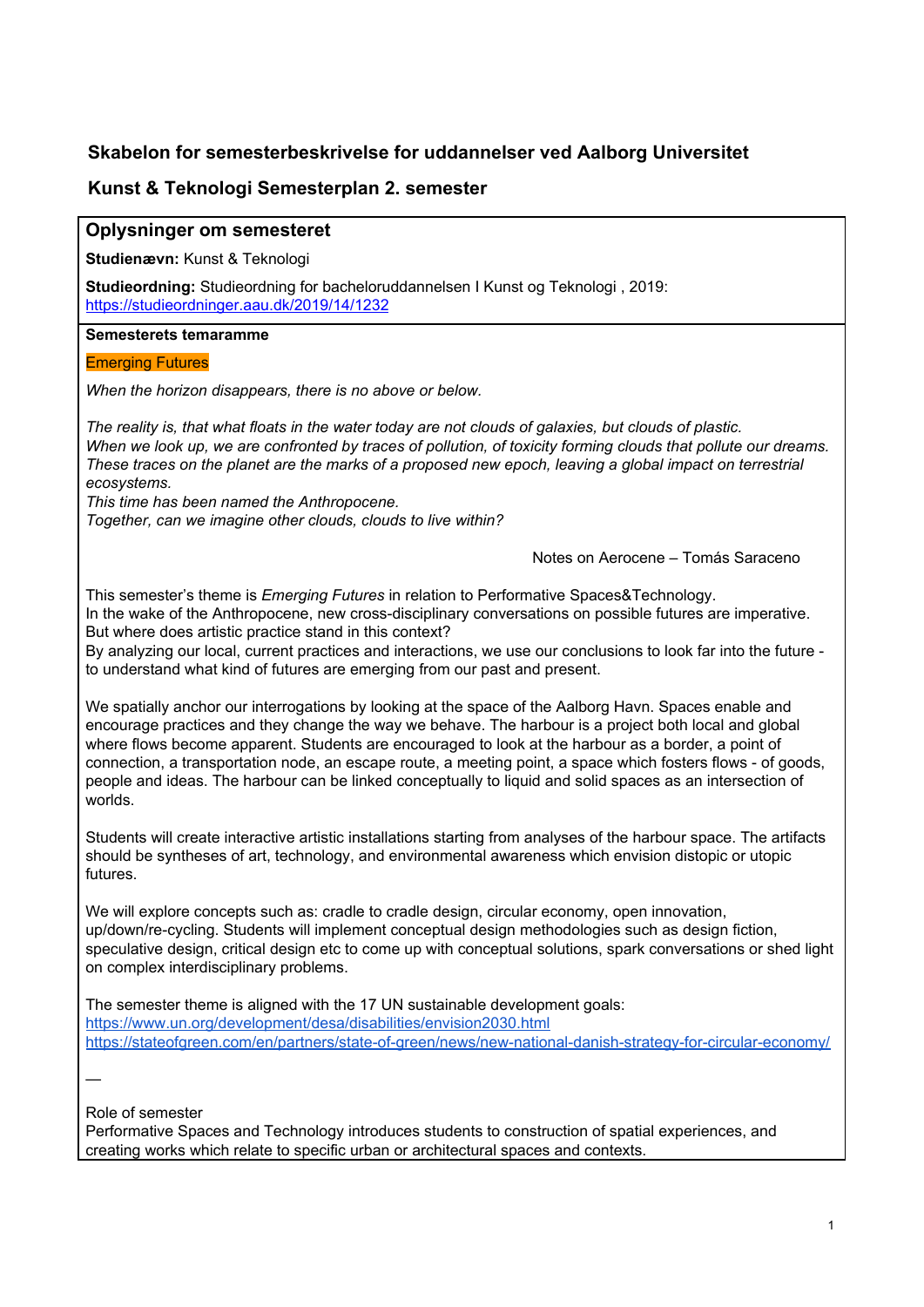Contribution to student's academic progression.

The semester is a continuation and expansion of the topics taught in 1st semester. The attention is directed away from the isolated sculptural object to an artifact which is informed by a spatial setting. Analysis methods are introduced as essential and critical tools for the design process.

The semester work is roughly divided in 4 parts:

- 1. State of the art **documentation** in relation to the semester theme (1 week) ending with students presenting portfolios of related work in front of supervisors and peers. (History of Art and Technology)
- 2. **Analysis** of public life and practices in relation to the space of the Aalborg Havn (Perception; Space, art and technology) ending with students presenting their results in front of their peers - end of Space art and technology module (2-3 weeks)
- 3. **Design** and speculation (the two external talks one on material story-telling and the other on design fiction as a design methodology provide framework tools for students to work with)
- 4. **Implementation** (the mini-module Digital Representation and the course Physical Computing provide in-depth tools to help students develop their final artifacts) - end of semester

# **Semesterets organisering og forløb**

The 2nd semester consists of the following modules: Rum, Kunst & Teknologi (20 ETCS), Kunstens og teknologiens historier II (5 ECTS), og Physical computing II (5 ECTS). Rum, Kunst & Teknologi consists of three mini-courses complementing the semester project:

- Artistic and academic methodology (1 ECTS)
- Digital Representation 1 (2 ECTS)
- Space, art and technology (1 ECTS)

External talks / collaborations:

- Anete Mikkala Camille Strand (InDiMedia) will give a 3 hour workshop on a material-based storytelling as an ideation technique
- Enrique Encinas (Human Centered Computing) will give a 3 hour workshop on design fiction
- Thomas Birket-Smith (Aalborg Kommune) 28.02.2020, kl. 13 will talk about the developments around Aalborg Havn

Additionally, 3 guest lectures for all Art&Technology students will be delivered:

- Palle Dahlstedt (Obel Professor of Art&Technlogy, composer and programmer)
- Laura Beloff (internationally acclaimed artist and researcher who functions in-between academic leadership & research with a core in the arts and in artistic methods. She has been actively producing art works and exhibiting worldwide in museums, galleries and art events since the 1990's)
- Florian og Michelle, UDK

Two study trips are planned: one at Kunsten (Aalborg) and one at Aros (Aarhus).

#### **Semesterkoordinator og sekretær**

**Semesterkoordinator**: Line Marie Bruun Jespersen og Anca-Simona Horvath **Sekretær**: Elsebeth Bækgaard

#### **Modulbeskrivelse (en beskrivelse for hvert modul)**

**Modultitel, ECTS-angivelse**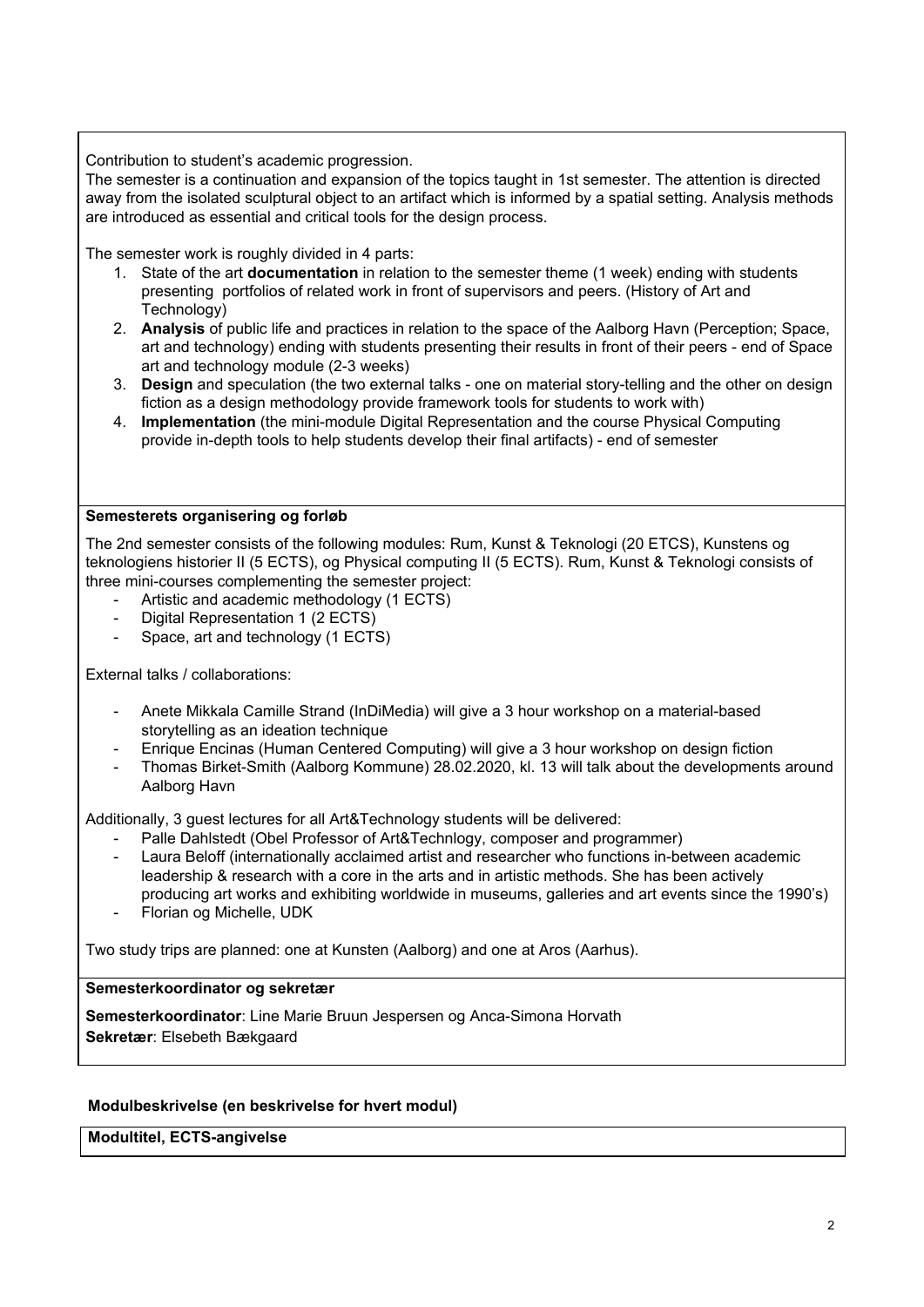Rum, Kunst og Teknologi 20 ECTS

#### **Placering**

2. Semester

#### **Modulansvarlig**

Line Marie Bruun Jespersen og Anca-Simona Horvath

#### **Type og sprog**

Gruppe og projektarbejde

#### Dansk **Læringsmål:**

Formålet med modulet: "Rum, Kunst og Teknologi" er at præsentere rum som et kunstnerisk medium og at fokusere på de rumlige aspekter af artefakter og events inden for kunst og teknologi.

I dette modul skal den studerende opnå:

Grundlæggende **viden** om

· installationer og responsive og interaktive rum og deres visuelle og rumlige virkninger

· interaktionen mellem mennesker, rum og teknologi, materialevalg og visuelle effekter

· anvendelse af teknologi i forbindelse med skabelse af rumlige oplevelser

· metoder og værktøjer, der anvendes i forbindelse med skabelsen af rumlige oplevelser fra idé til færdigt projekt

#### **Færdigheder** i at

· identificere og formulere en kunstnerisk problemstilling inden for temaet "Rum, Kunst og Teknologi" og udvikle alternative koncepter for en defineret problemstilling

· udvikle og beskrive kunstneriske koncepter inden for temaet "Rum, Kunst og Teknologi"

- · anvende egnede teknologier i forbindelse med design og anvendelse af responsive og interaktive rum samt rumlige oplevelser
- · udarbejde tegninger, modeller og prototyper af rumlige former

#### **Kompetencer** i at

· beskrive og analysere fysiske rum og deres sociale, emotionelle og performative aspekter

- · opstille en problemformulering, der fokuserer på rum og teknologi
- · udarbejde koncepter for ruminstallationer baseret på problemformuleringens undersøgelser og analyse inden for rum og teknologi
- · formidle det endelige design ved hjælp af tekster, tegninger og modeller

#### **Indhold**

Grundlaget for dette modul er skabelsen af rumlige kunst og teknologiprojekter. Der eksperimenteres med forskellige teknologier, tektoniske og arkitektoniske principper for rumlige oplevelser, fysiske rumlige strukturer og oplevelsesmiljøer. De studerende arbejder med mekaniske og teknologiske værktøjer i skabelsen af rumlige oplevelser.

Desuden arbejdes der teoretisk og eksperimentelt med realisering af ruminstallationer, herunder transformation af rum ved hjælp af responsiv eller interaktiv teknologi.

#### **Omfang og forventet arbejdsindsats**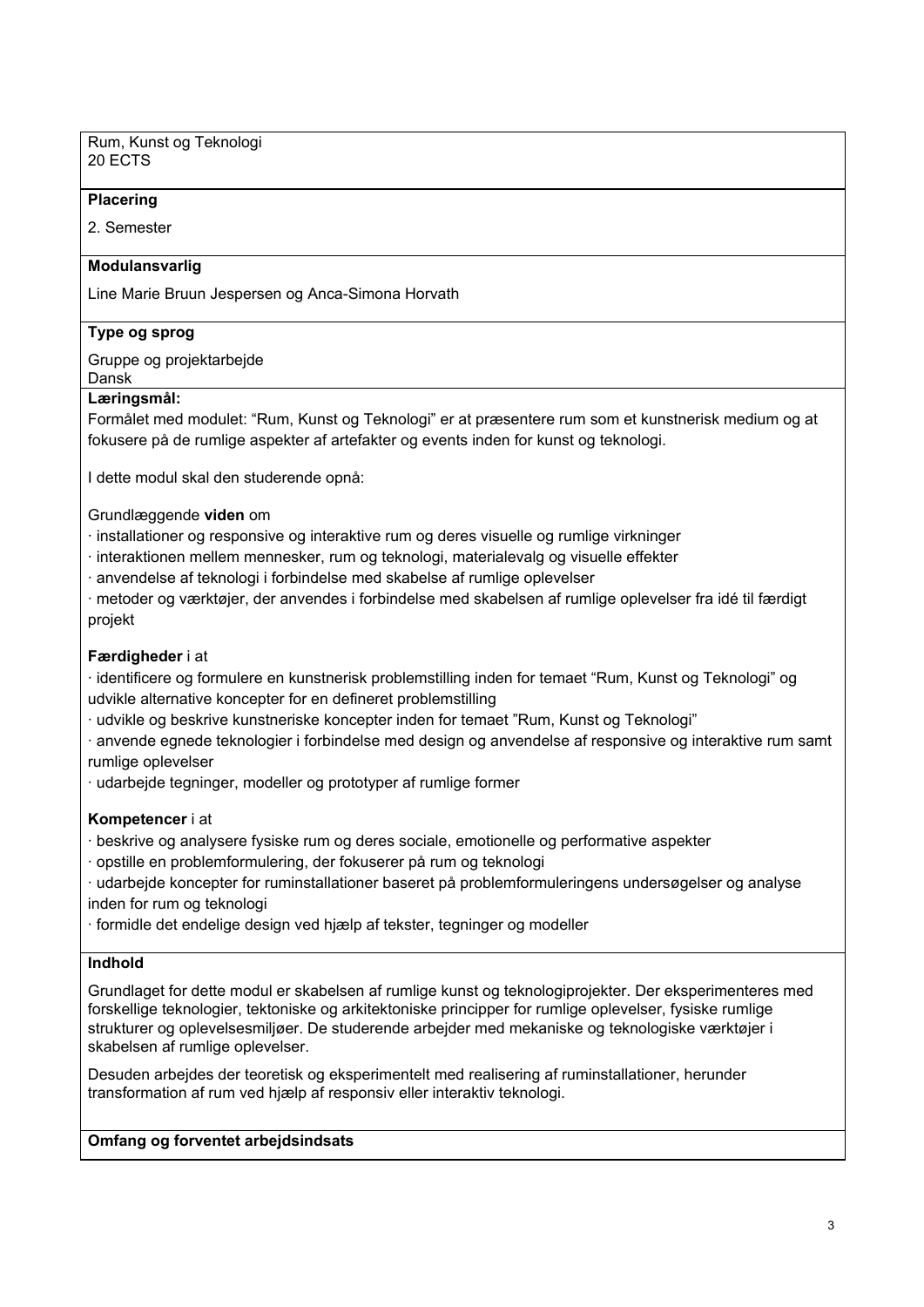20 ECTS. 1 ECTS = 27,5 timers arbejde. 20 ECTS = 550 timers arbejde bestående af forberedelse til kursusgange, kursusdeltagelse, gruppearbejde, øvelser, vejledning og eksamen.

**Modulaktiviteter (kursusgange m.v.)**

#### **Perception**

Formålet med kurset er at arbejde med begreber om rum fra forskellige teoretiske og praktiske vinkler og med perception som det oplevelses-/erfaringsmæssige omdrejningspunkt. De studerende arbejder både teoretisk og praktisk med begreber om rum og rumlighed. Kurset vil introducere de studerende til grundlæggende forståelser af forskellige paradigmer med fokus på relationer til rum, og de brugte teorier vil have udgangspunkt i psykologiske og antropologiske tilgange til rum og sted. De studerende vil arbejde med opgaver i løbet af kurset.

#### **Kursusgang 1: Perception af og i rum**

Forelæsning + Praktiske Opgaver *Underviser: Bo Allesøe Christensen* Denne lektion vil introducere til kursets temaer, samt forskellige historiske syn på rum og sted.

| Litteratur                                                                                                                                                      | Pri. Lit. | Sec. Lit. | Dig.<br>Upload |
|-----------------------------------------------------------------------------------------------------------------------------------------------------------------|-----------|-----------|----------------|
| Pop, Dana: Space Perception and its Implication in Architectural<br>Design, Acta Technica Napocensis: Civil Engineering & Architecture<br>Vol. 56, No. 2 (2013) | 11        |           | X              |
| Agnew, John: Space and Place, in The Sage Handbook of<br>Geographical Knowledge, chap. 23, pp. 316-331                                                          | 15        |           | X              |
| Brock, S. (2010) Udviklingen af rumopfattelsen 1600-2000.<br>Filosofihistoriske hovedtræk. Slagmark 57, 155-168                                                 | 13        |           |                |
| Sum                                                                                                                                                             | 39        |           |                |

#### **Kursusgang 2: Rum og æstetik**

Forelæsning + Praktiske Opgaver

*Underviser: Bo Allesøe Christensen*

Denne lektion vil fokusere på forskellige rum, perceptionen af dem og de stemninger der kan knytte sig til dem.

| Litteratur                                                                                                                         | Pri. Lit. | Sec. Lit. | Dig.<br>Jpload |
|------------------------------------------------------------------------------------------------------------------------------------|-----------|-----------|----------------|
| Bohme, G. (1993). Atmosphere as the Fundamental Concept of a New<br>Aesthetics. Thesis Eleven 36(1): 113-126 (Tilgængelig via AUB) | 13        |           | х              |
| Ingold, T. (2000) Stop, Look and Listen! In The Perception of the<br>Environment. Routledge. S. 243-287                            | 44        |           | х              |
| Cassirer (1931) Mytisk, æstetisk og teoretisk rum.                                                                                 |           |           |                |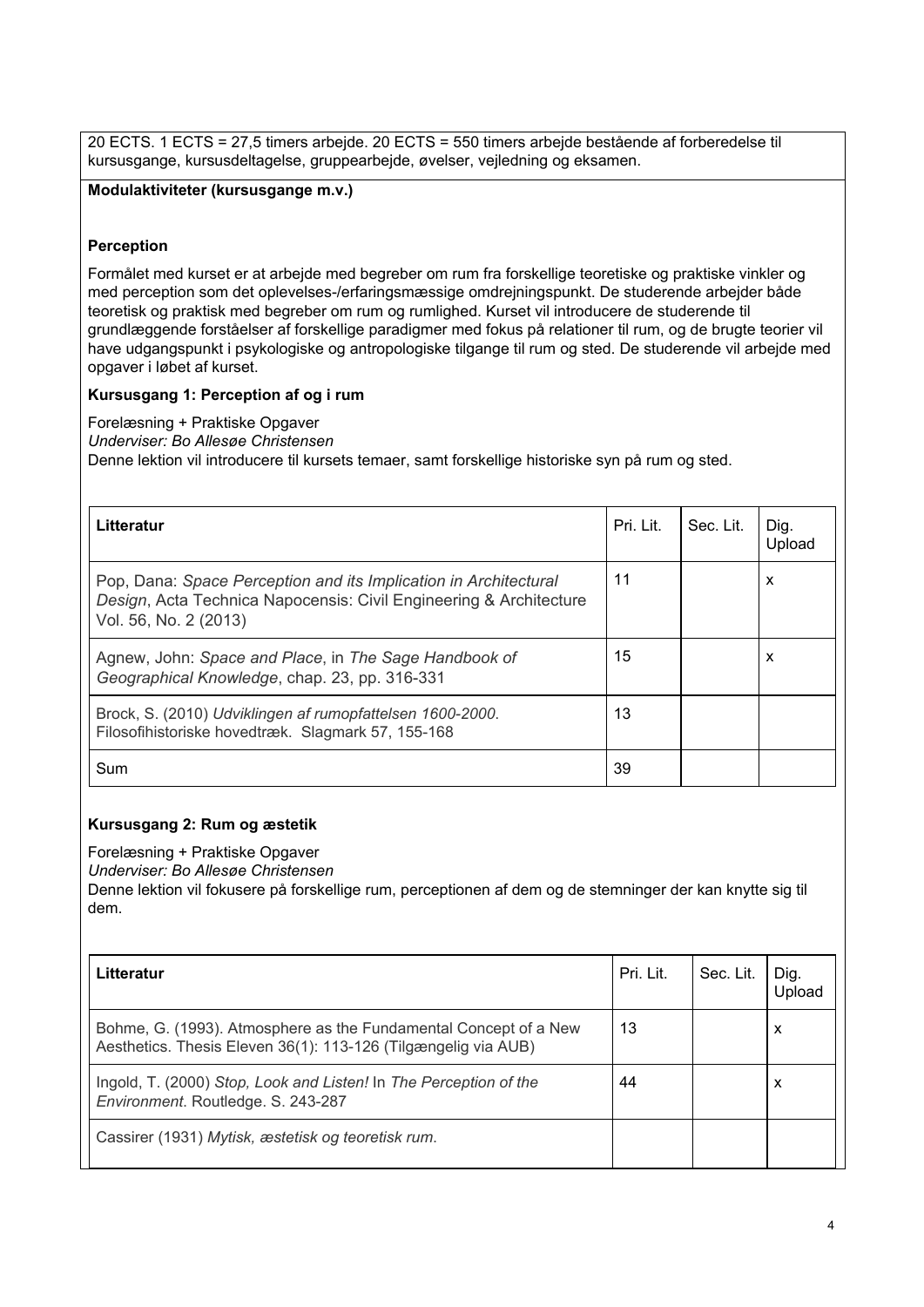| https://kadk.dk/sites/default/files/files/grid 55.pdf |    |  |
|-------------------------------------------------------|----|--|
| Sum                                                   | 57 |  |

#### **Kursusgang 3: Perception, rum og bevægelse**

Forelæsning + Praktiske Opgaver

*Underviser: Bo Allesøe Christensen*

Denne lektion vil introducere til psyckogeografien, såvel som antropoliske forståelse af at bevæge sig rundt i byrummet. Lektionen vil slutte med en opgave som de studerende skal forberede og præsentere i den sidste lektion.

| Litteratur                                                                                                                                                               | Pri. Lit. | Sec. Lit. | Dig.<br>Upload |
|--------------------------------------------------------------------------------------------------------------------------------------------------------------------------|-----------|-----------|----------------|
| Coverly, Merlin, 2006: Psychogeography, Pocket Essentials, pp. 9-31                                                                                                      | 20        |           | X              |
| Ingold, T. (2000) Culture on the ground. The world perceived through<br>the feet. In Being Alive. Essays on movement, knowledge and<br>description. Routledge, pp. 33-50 | 17        |           | X              |
| Sum                                                                                                                                                                      | 37        |           |                |

# **Kursusgang 4: Præsentationer**

Forelæsning + Praktiske Opgaver *Underviser: Bo Allesøe Christensen*

Denne lektion vil indeholde præsentationer fra de studerende og slutte med et kort udblik til en mere hermeneutisk forståelse af skulptur og rum

| Litteratur                                                                                                                                            | Pri. Lit. | Sec. Lit. | Dig.<br>Upload |
|-------------------------------------------------------------------------------------------------------------------------------------------------------|-----------|-----------|----------------|
| Heidegger, M. (1969) Art and Space. Man and World (Vol. 6, pp. 3–8). 6                                                                                |           |           |                |
| Crowther, P. (2007) Space, place, and sculpture: working with<br>Heidegger. Continental Philosophical Review, 40: 151-170<br>(Accessible through AUB) | 19        |           |                |
| Sum                                                                                                                                                   | 25        |           |                |

# **Artistic and academic methodology 2 //**

#### **Kursusgang 1: Introduktion**

*Underviser: Line Bruun Jespersen*

# **Kursusgang 2: Material based story-telling**

Workshop

*Underviser: Anete Mikkala Camille Strand*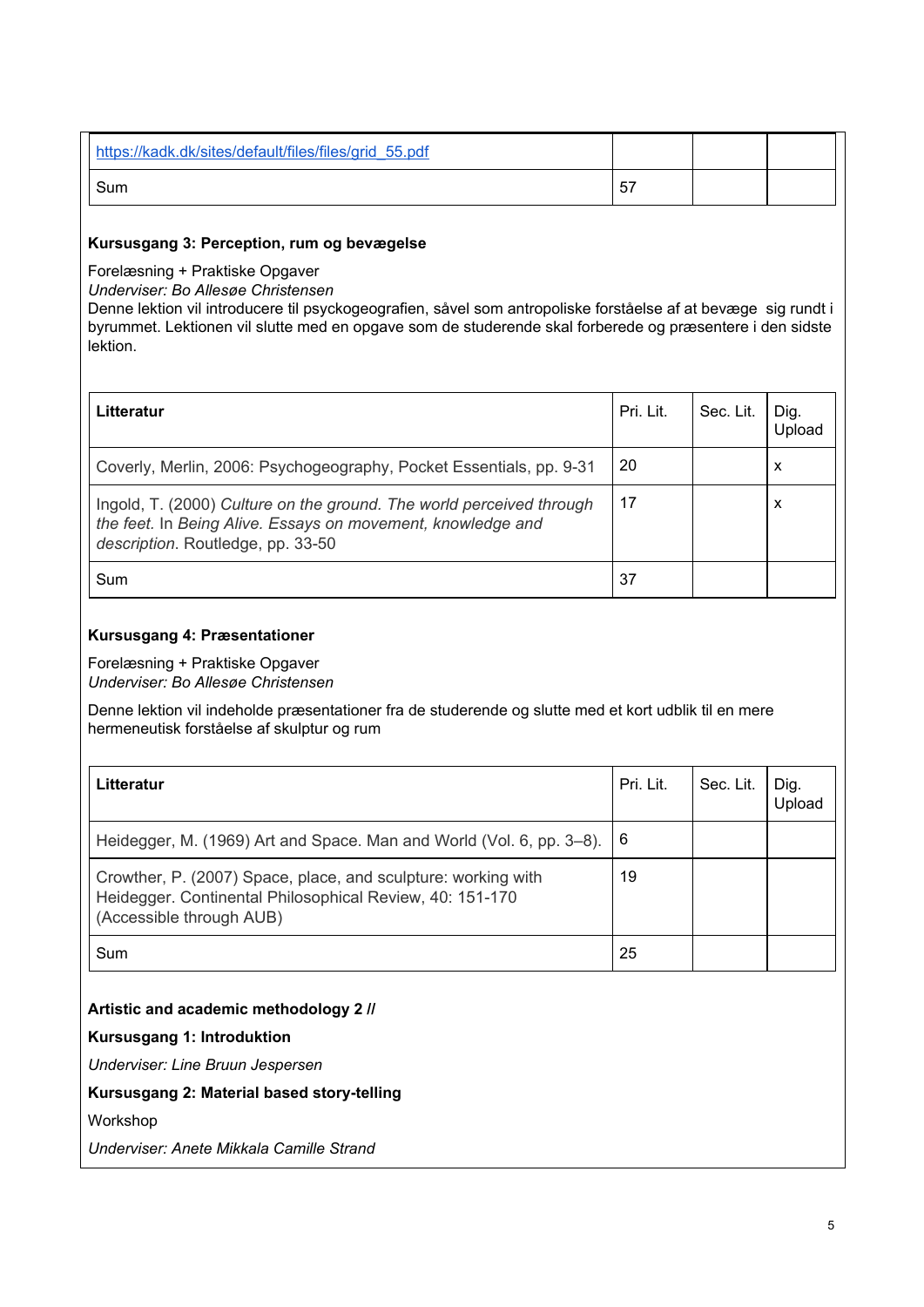## **Kursusgang 3: Design Fiction**

Forelæsning + Praktiske Opgaver *Underviser: Enrique Encinas*

The lecture will introduce and discuss terms dealing with conceptual design such as: speculative design, critical design, design fiction, design futures, antidesign, radical design, interrogative design, design for debate, adversarial design, discursive design, futurescaping, and some design art. These modes of thinking will serve as tools in speculating on possible futures in relation to the semester projects.

| Litteratur                                                                                                                                                                    | Pri. lit. | Sec.<br>Lit. | Dig.<br>Jpload |
|-------------------------------------------------------------------------------------------------------------------------------------------------------------------------------|-----------|--------------|----------------|
| Anthony Dune, Fiona Raby: Speculative Everything: Design, Fiction, and Social<br>Dreaming, MIT Press, 2013, pp. 1-9<br>https://readings.design/PDF/speculative-everything.pdf | - 9       |              |                |
| Anthony Dune, Fiona Raby: Speculative Everything: Design, Fiction, and Social<br>Dreaming, MIT Press, 2013,<br>https://readings.design/PDF/speculative-everything.pdf         |           | 189          |                |

# **Kursusgang 4:**

*Underviser: Line Bruun Jespersen\*

# **Space, art and technology // Rum, kunst og teknologi**

This mini-course is organized as two lectures, one site-visit and a pin-up session. The themes focus around Edward W Sojas aspects of space according to his "Thirdspace": time, space and the social, as well as quantitative and qualitative modes of space analysis of urban and architectural spaces coming from Kevin Lynch, Jan Gehl, Robert Venturi, Gordon Cullen, Rem Koolhas. The sitework is anchored around the Aalborg Havn.

Drawing of Aalborg havn: [https://www.aalborg.dk/media/5135395/havnefront\\_helhedsplan\\_21-09-2016\\_stor.pdf](https://www.aalborg.dk/media/5135395/havnefront_helhedsplan_21-09-2016_stor.pdf)

#### **Kursusgang 1: Introduktion**

Forelæsning + Praktiske Opgaver *Underviser: Anca-Simona Horvath*

The first lecture introduces students to Thirdspace and presents examples of art works that relate to any of the three aspects of space.

| Litteratur                                                                                                                  | Pri. lit. | Sec.<br>Lit. | Dig.<br>upload |
|-----------------------------------------------------------------------------------------------------------------------------|-----------|--------------|----------------|
| Edward Soya: Thirdspace. Journeys to Los Angeles and Other<br>Real-and-Imagined Places. Blackwell Publishers. 1996 pp.53-70 | 17        |              |                |
| Jane Rendell: Art and Architecture. A Place Between. I.B. Tauris. 2006. Pp.<br>$15 - 20$                                    | 15        |              |                |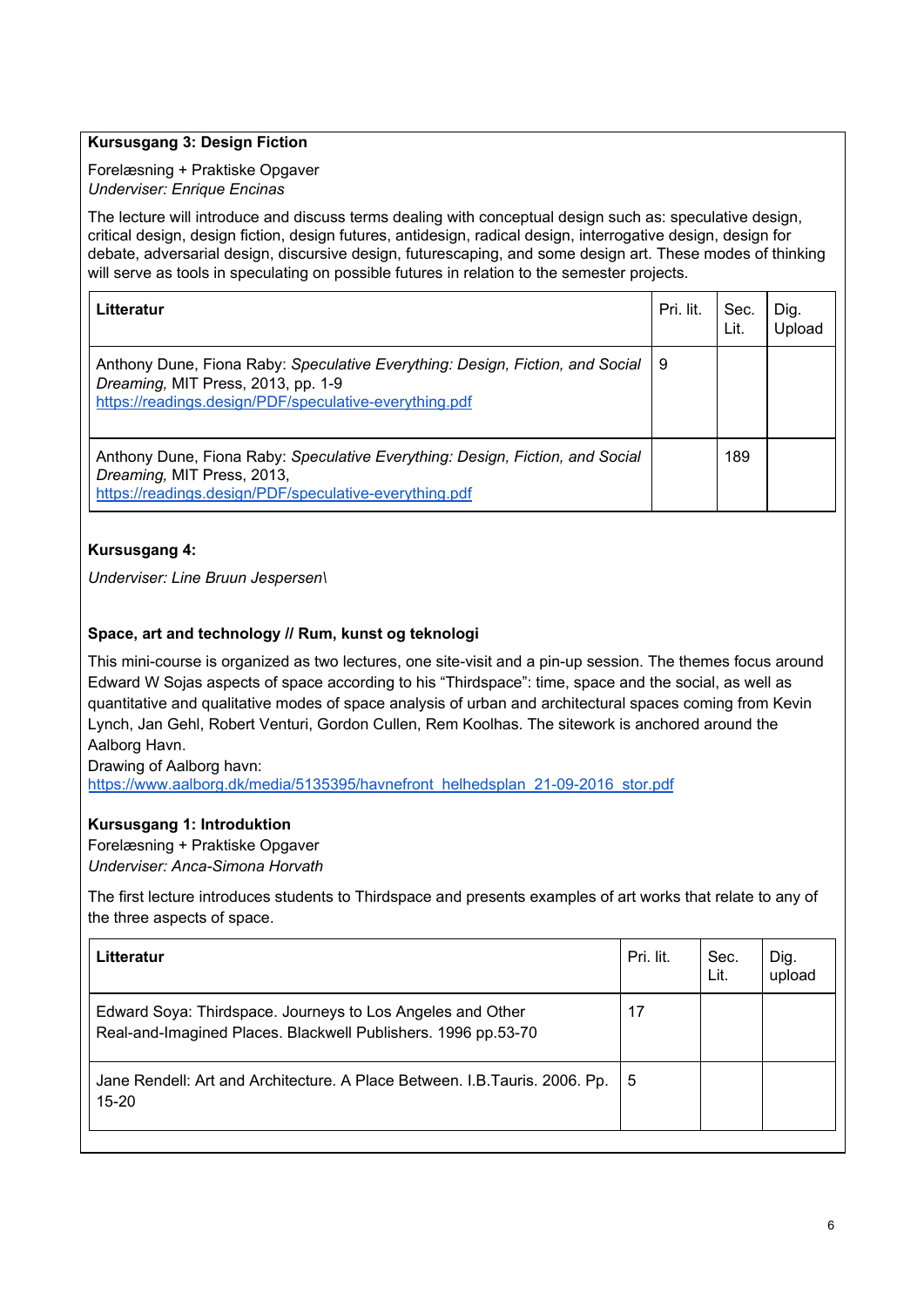## **Kursusgang 2: Analysis Methods of Urban and Architectural Spaces**

Forelæsning + Praktiske Opgaver *Underviser: Anca-Simona Horvath*

This lecture will give an introduction to the analysis of architectural and urban spaces, based on the writings of Kevin Lynch, Jan Gehl, Gordon Cullen, Rob Krier and Francis D. Ching.

The lecture will introduce different concepts for creating space and provide a vocabulary and tools with which to analyze, assess and define space. Spatial experiences such as: a space to stay in/ a space to pass through/a route to follow/a point de vue,/atmospheres as well as the use of "space-makers" such as physical objects, light, rhythms and sounds will be explored.

The lecture also introduces to ´how to read the city´, i.e. the legible city and urban architecture analysis, focusing on Lynch´s text *Image of the City*, Cullens *Serial Vision* and Jan Gehl's insights into livable cities for people.

| Litteratur                                                                                                                                                                                       | Pri. lit. | Sec.<br>lit. | Dig.<br>upload |
|--------------------------------------------------------------------------------------------------------------------------------------------------------------------------------------------------|-----------|--------------|----------------|
| Kevin Lynch: The Image of the City - The City Image and its Elements MIT<br>Press, 1960, pp. 46 - 85                                                                                             | 39        |              |                |
| http://www.miquelangelmartinez.net/IMG/pdf/1960 Kevin Lynch The Image<br>of The City book.pdf                                                                                                    |           |              |                |
| Jan Gehl, Birgitte Svarre - How To Study Public Life - Counting, Mapping,<br>Tracking and Other Tools, Island Press, 2013, pp. 21-36                                                             | 15        |              |                |
| Jan Gehl - Byer for mennesker - Den menneskelige dimension, Bogværket,<br>2010, pp. 13-29                                                                                                        | 16        |              |                |
| Gordon Cullen - The Concise Townscape, Architectural Press, 1961 - pp. 7-13<br>https://fenix.tecnico.ulisboa.pt/downloadFile/1407993358868014/the-concise-to<br>wnscape-by-gordon-cullen.pdf     | 5         |              |                |
| Gordon Cullen - The Concise Townscape, Architectural Press, 1961 - pp.<br>17-97<br>https://fenix.tecnico.ulisboa.pt/downloadFile/1407993358868014/the-concise-to<br>wnscape-by-gordon-cullen.pdf |           | 80           |                |

#### **Kursusgang 3: Sitework**

Workshop *Underviser: Anca-Simona Horvath*

The students will be assigned case studies of different areas along the harbour that must be analyzed and presented to the other students.

Students will visit the Aalborg Havn in Aalborg, and collect empiric material in groups.

Deliverables: The material + results of the analysis is communicated in the form of photo collages, video works, site writings.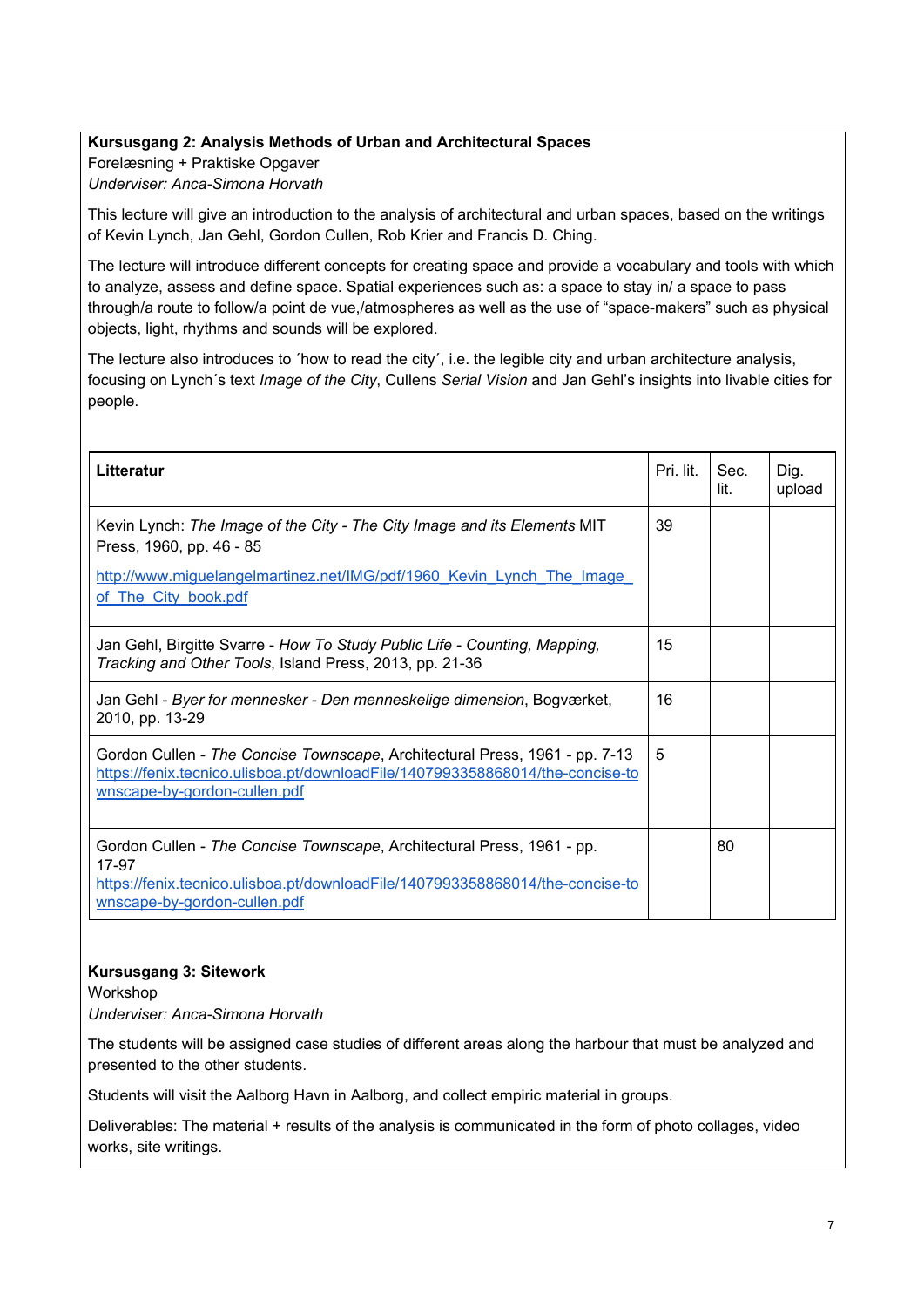# **Kursusgang 4: Pin-up session**

Workshop *Underviser: Anca-Simona Horvath*

The final lecture in Rum, Kunst & Teknlogi is a pin-up session where all site analysis are presented to the semester. Groups will present their work; their analysis and their choices in regards to representation / visualisation of the material. The potentials of various methods in relation to this semester project work will be discussed further.

# **Digital representation 1**

This semester's Digital Representation 1 course will focus on the concepts of **origami** and **kirigami**. Origami is described as the art of paper folding where no cutting or glueing are allowed. Kirigami is a variation of origami where cutting is allowed, but not glueing.

These traditional Japanese art forms have seen a recent re-birth in science across scales and disciplines: from micro [self-folding](https://www.youtube.com/watch?v=ZVYz7g-qLjs) robots, to NASA's work on shape shifting [radiators](https://www.youtube.com/watch?v=ZVYz7g-qLjs) and folded solar [panels](https://www.jpl.nasa.gov/news/news.php?feature=6950) for satellites and space exploration in general, to facade elements or metamaterials.

Self-folding origami has been called an alternative [fabrication](https://www.sciencedirect.com/science/article/pii/S1369702119307394) strategy .

Students are asked to develop origami or kirigami structures of their choice. The structure should fit in (be smaller than) a 20x20x20 cm cube in folded state and not exceed a 50x50x50 cm cube in unfolded state. Students can choose to work individually or in two-person teams. Each student/group is assigned an A1 foam sheet.

At the end of the course, each student/student-group will have a structure which they can choose to activate using motors (showcasing the unfolding method) for a demonstration. Additionally, each student is required to produce a small a3 poster presenting their structure and concept behind the work.

The small course will include: lectures, hands on 3d and 2d modelling workshops and machine time. Lectures will introduce theoretical concepts on 3d modelling and manufacturing methods and projects from the field of art and science where origami and kirigami are used.

3D modelling software families are presented and fabrication constraints related to different fabrication methods are detailed.

# **Kursusgang 1: Introduction**

*Underviser: Anca-Simona Horvath*

Forelæsning + Praktiske Opgaver

Introduction and theoretical concepts related to origami and kirigami. Origami and kirigami examples used in art and science: from an ancient japanese art to medical devices and NASA usage of origami for future spacecraft. The geometry behind packing flat sheets.

| Litteratur                                                                                                                                                                       | Pri. Lit. | Sec.<br>Lit. | Dig.<br>upload |
|----------------------------------------------------------------------------------------------------------------------------------------------------------------------------------|-----------|--------------|----------------|
| Teunisvan Manen, Shahram Janbaz, Mahya Ganjian, Amir A.Zadpoor:<br>Kirigami-enabled self-folding origami<br>https://www.sciencedirect.com/science/article/pii/S1369702119307394\ | 10        |              |                |
| Robot Origami: Robot self-folds, walks, and completes tasks<br>https://www.youtube.com/watch?v=ZVYz7q-qLis                                                                       | х         |              |                |
| Akira Yoshizawa: Akira Yoshizawa, Japan's Greatest Origami Master:                                                                                                               |           | 150          |                |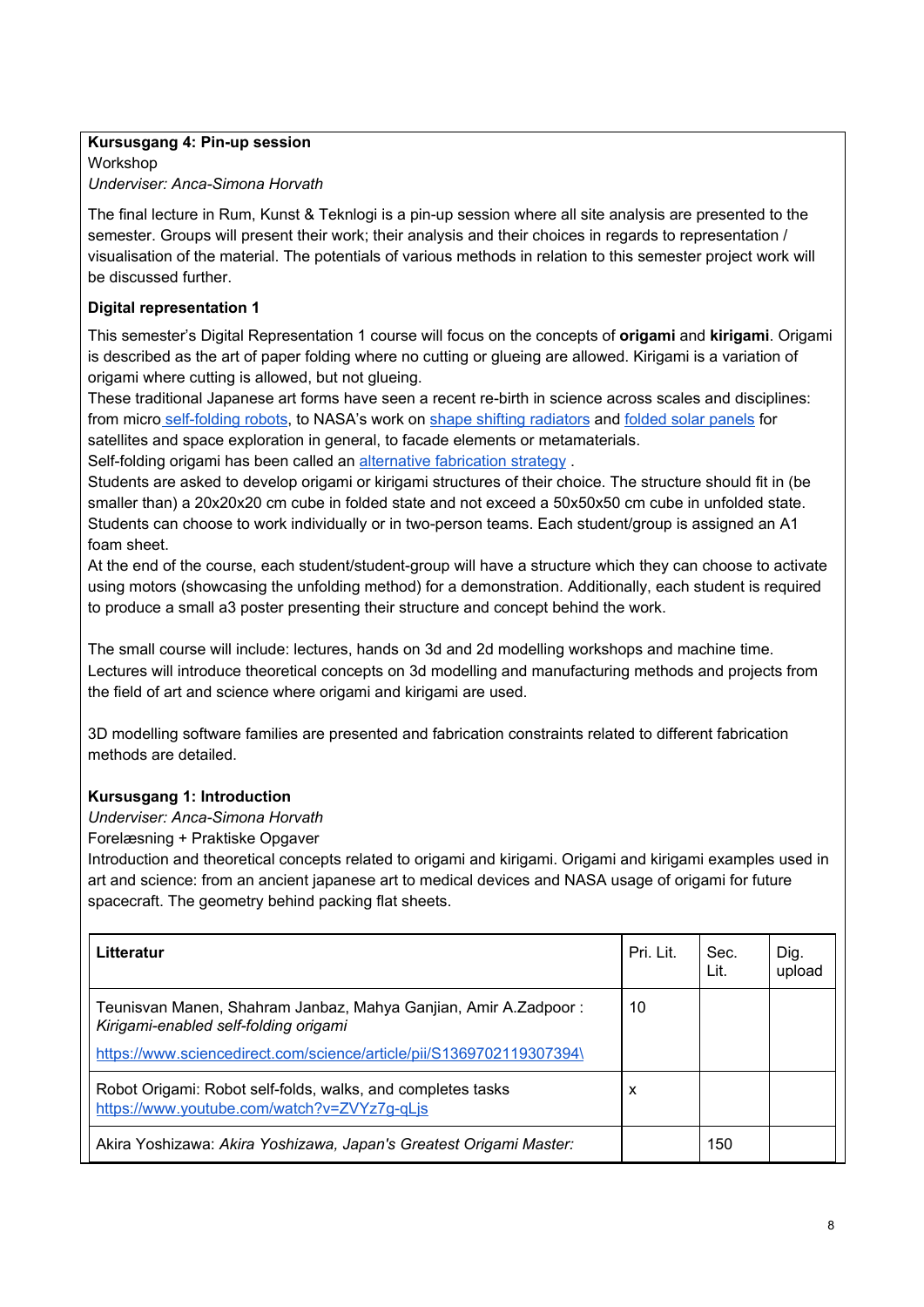| Featuring over 60 Models and 1000 Diagrams by the Master, Tuttle<br>Publishing, 2016, pp. 30-180                                                       |   |  |
|--------------------------------------------------------------------------------------------------------------------------------------------------------|---|--|
| Andrew Good - What Looks Good on Paper May Look Good In Space,<br>NASA Jet Propulsion Lab, 2017<br>https://www.jpl.nasa.gov/news/news.php?feature=6950 | 3 |  |

# **Kursusgang 2: Manufacturing Technologies**

*Underviser: Anca-Simona Horvath*

Forelæsning + Praktiske Opgaver

Manufacturing technologies and workflows (from CAD to CAM) as presented and their advantages and dis-advantages discussed. Software families for 2d drawing and 3d modelling are presented and discussed.

| Litteratur                                                                                                                                                               | Pri. Lit. | Sec. Lit. | Dig.<br>upload |
|--------------------------------------------------------------------------------------------------------------------------------------------------------------------------|-----------|-----------|----------------|
| Bret Victor: Up and Down the Ladder of Abstraction<br>http://worrydream.com/LadderOfAbstraction/                                                                         | 10        |           |                |
| Leonard Read: I, pencil, 1958<br>https://fee.org/resources/i-pencil/                                                                                                     | 10        |           |                |
| Comprehensive knowledge base on fabrication:<br>https://www.3dhubs.com/knowledge-base/                                                                                   |           |           |                |
| Fusion 360 - installation<br>https://www.autodesk.com/products/fusion-360/students-teachers-e<br><u>ducators</u>                                                         |           |           |                |
| Autodesk Academy - Introduction to CAD: Learn Fusion 360 in 90<br>minutes<br>https://academy.autodesk.com/course/129267/introduction-cad-lear<br>n-fusion-360-90-minutes |           |           |                |

# **Kursusgang 3: Workshops Introduction**

*Underviser: Jens Munk, Anca-Simona Horvath*

Workshop

Students get their introductions to the workshop facilities in AAU, with all the practical strings attached to using facilities independently.

#### **Kursusgang 4: Hands-on 2d and 3d modelling and fabrication - from design to production**

*Underviser: Anca-Simona Horvath*

Workshop

Students / student groups start working on their mini-projects related to origami / kirigami. Ideation sessions with supervisor.

# **Kursusgang 5: Hands-on 2d and 3d modelling and fabrication - from design to production**

*Underviser: Anca-Simona Horvath*

Workshop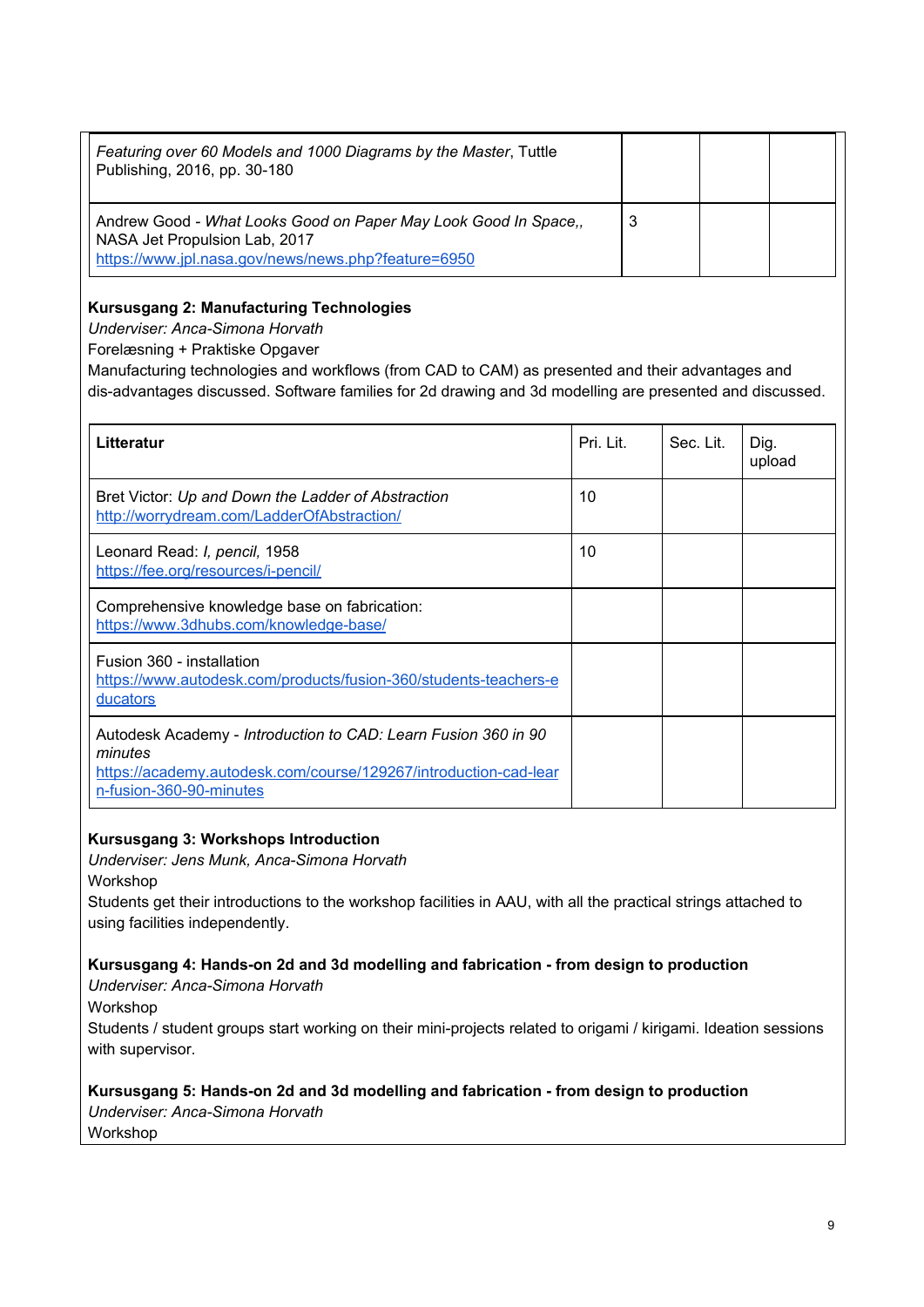Students / student groups work on their mini-projects related to origami / kirigami. Modelling, drawing or fabrication possible problems or challenges are discussed with supervisor. Machine time is assigned.

#### **Kursusgang 6+7: Hands-on 2d and 3d modelling and fabrication - from design to production**

*Underviser: Anca-Simona Horvath*

Workshop

Students / student groups work on their mini-projects related to origami / kirigami. Students have mini-presentations in front of their peers.

Machine time is assigned.

**Kursusgang 8: Hands-on 2d and 3d modelling and fabrication - from design to production**

*Underviser: Anca-Simona Horvath*

Workshop

Students present their final works in front of their peers. Possible exhibition time and venues are announced closer to the beginning of the course.

Machine time is assigned.

#### **Eksamen**

Mundtlig pba. projekt. Kombineret skriftlig og mundtlig Eksamen. Intern kombineret skriftlig og mundtlig eksamen i modulet "Rum, Kunst og Teknologi".

Eksamen afvikles som en samtale mellem de(n) studerende, eksaminator og en intern medbedømmer på baggrund af de(n) studerendes projektrapporter eller portefølje samt det produkt, som de(n) studerende har udarbejdet. Projekteksamen vil også omfatte andre emner fra modulfagene.

Eksamensform b) Aflevering: I grupper eller individuelt.

Omfang: Det skriftlige arbejde må ikke overstige 10 sider pr. studerende (15 sider ved individuelle rapporter).

Eksamensvarighed: 20 minutter pr. studerende og 10 minutter til bedømmelse og karaktergivning pr. gruppe, dog maksimum 2 timer.

Bedømmelsesform: 7-trins-skala.

Karakteren er individuel.

ECTS: 20

Censur: Intern prøve

Den skriftlige rapport, produktet og den mundtlige eksamen skal vise, at den studerende har opfyldt ovennævnte mål.

**Modulbeskrivelse (en beskrivelse for hvert modul)**

#### **Modultitel, ECTS-angivelse**

Physical Computing II 5 ECTS

# **Placering**

2. Semester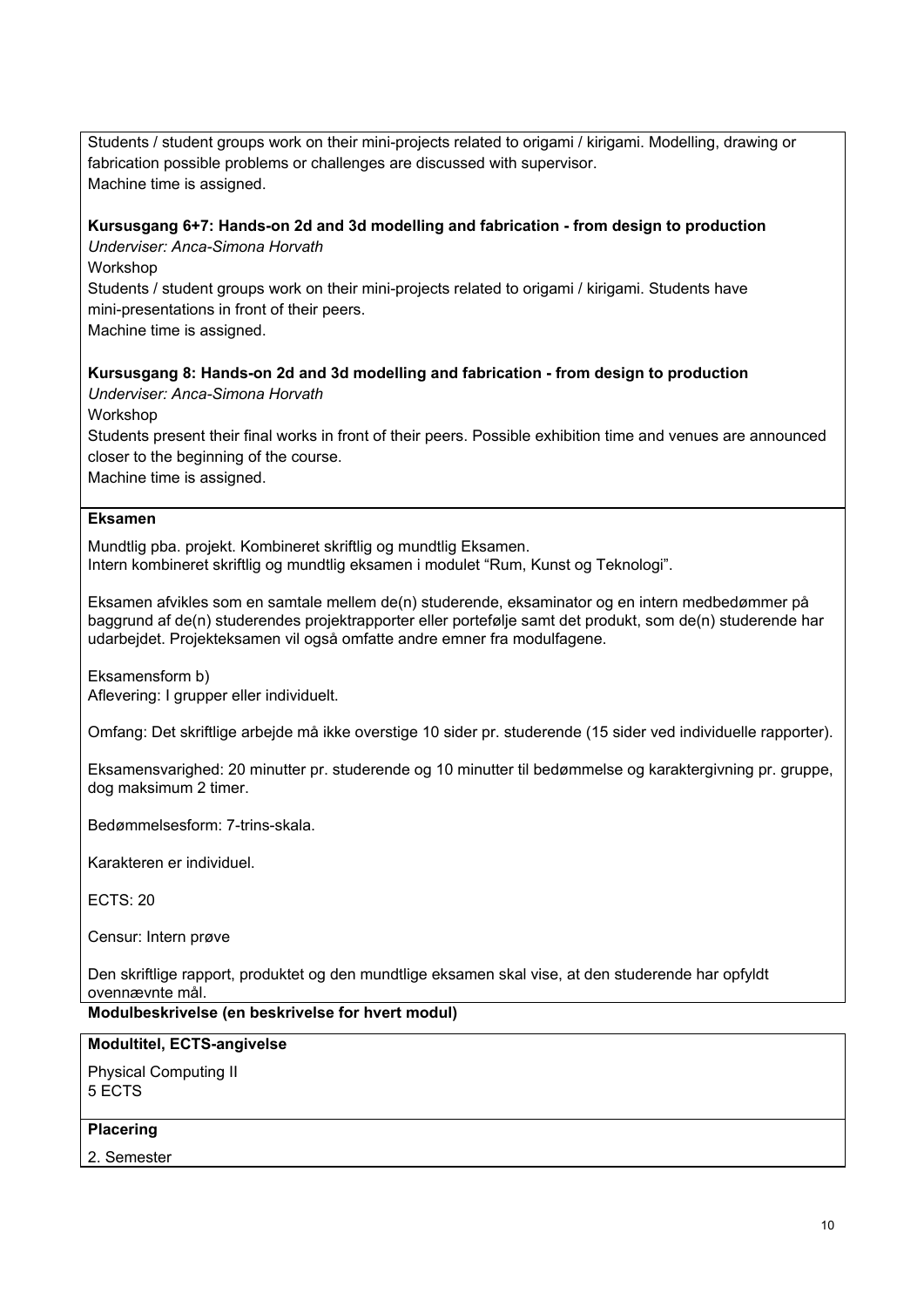#### **Modulansvarlig**

Kasper Skou Ladefoged

#### **Type og sprog**

Individuelt eller I mindre grupper Dansk

# **Læringsmål:**

I dette modul skal den studerende opnå:

Grundlæggende **viden** om:

- · programmeringsbegreber inden for interaktive systemer
- · anvendelse af aktuatorer (f.eks. servomotorer, solenoider, og simple mekaniske enheder)
- · anvendelse af mikro-controllere: grænseflade til computeren, analogt/digitalt input/output
- · anvendelse af signaler i realtid (f.eks sampling-hastighed og filtrering)
- · relateret arbejde inden for softwareudvikling og mediekunst

#### **Færdigheder** i

- · analysere brugen af grundlæggende programmering med forskellige sensorer and aktuatorer
- · sammenfatte viden i skriftlig dokumentation

# **Kompetencer** i

· evaluere et artefakt med hensyn til programmering, sensorer og aktuatorer

#### **Indhold**

I dette modul styrkes den studerendes viden om grundlæggende elektronik og præsenteres for mere avancerede koncepter for programmering af interaktive systemer. Den studerende lærer, hvordan forskellige elektroniske sensorer og aktuatorer kan forbindes med en mikro-controller, så der kan udvikles nye former for interaktioner mellem menneske og maskine.

# **Omfang og forventet arbejdsindsats**

5 ECTS. 1 ECTS = 27,5 timers arbejde. 5 ECTS = 137,5 timers arbejde bestående af forberedelse til kursusgange, kursusdeltagelse, gruppearbejde, øvelser, vejledning og eksamen.

#### **Modulativiteter (kursusgange m.v.)**

**Kursusgang 1: Grundlæggende Programmings Recap**

Forelæsning + Praktiske Opgaver

*Underviser:* Kasper Skou Ladefoged

Gennemgang af grundlæggende programmerings principper: variabler, funktioner, arrays, loops og kontrolstrukturer. Det er meningen, at du(eleven) skal gennemgå materiale fra sidste semestre inden undervisningen, så du(eleven) kan identificere mulige videns huller, og vi kan have en informeret diskussion om, hvad der er uklart indtil videre samt efterfølgende stille spørgsmål for at få flere detaljer om disse emner. Undervisningen vil være med spørgsmål og quizzer.

# **Litteratur**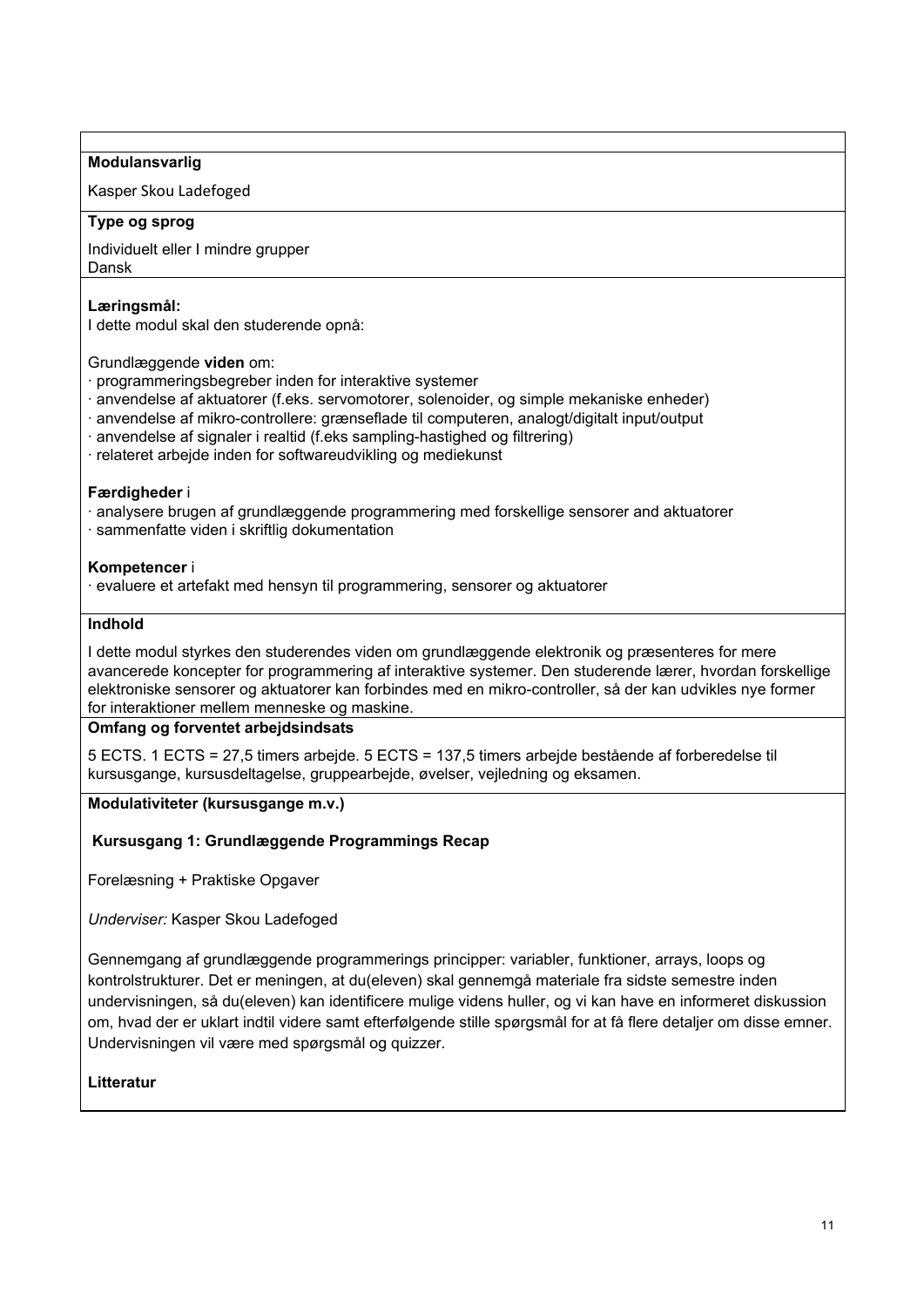|                                                                                                                                           | Pri. lit.      | Sec. lit. | Dig.<br>upload |  |
|-------------------------------------------------------------------------------------------------------------------------------------------|----------------|-----------|----------------|--|
| Programming Interactivity 2n Edition: A Designer's Guide to<br>Processing, Arduino, and Openframeworks. " O'Reilly Media,<br>Inc.", 2012. | pp. 23 -<br>43 |           | Nej            |  |
| Lecture Notes                                                                                                                             |                |           | Ja             |  |

# **Kursusgang 2 + 3: Funktioner**

Forelæsning + Praktiske Opgaver

*Underviser:* Kasper Skou Ladefoged

Basale programmerings konstruktioner: Basal viden om funktioner samt udforske koncepter så som "overlaoding".

# **Litteratur**

|                                                                                                                                           | Pri. lit.      | Sec. lit. | Dig.<br>upload |
|-------------------------------------------------------------------------------------------------------------------------------------------|----------------|-----------|----------------|
| <b>Lecture Notes</b>                                                                                                                      |                |           | Ja             |
| Programming Interactivity 2n Edition: A Designer's Guide to<br>Processing, Arduino, and Openframeworks. " O'Reilly Media,<br>Inc.", 2012. | pp. 43 -<br>46 |           | Nej            |

# **Kursusgang 4: 2D Grafik & Mus og Keyboard input**

Forelæsning + Praktiske Opgaver

*Underviser:* Kasper Skou Ladefoged

Introduktion til 2D grafik koncepter og koordinat systemer i forhold til bruger input. Tegning af primitiv grafik, arbejde med former og farver, billeder og simpel billedmanipulation i Processing.

# **Litteratur**

|  | Pri. lit. | Sec. lit. | Dig.<br>upload |
|--|-----------|-----------|----------------|
|--|-----------|-----------|----------------|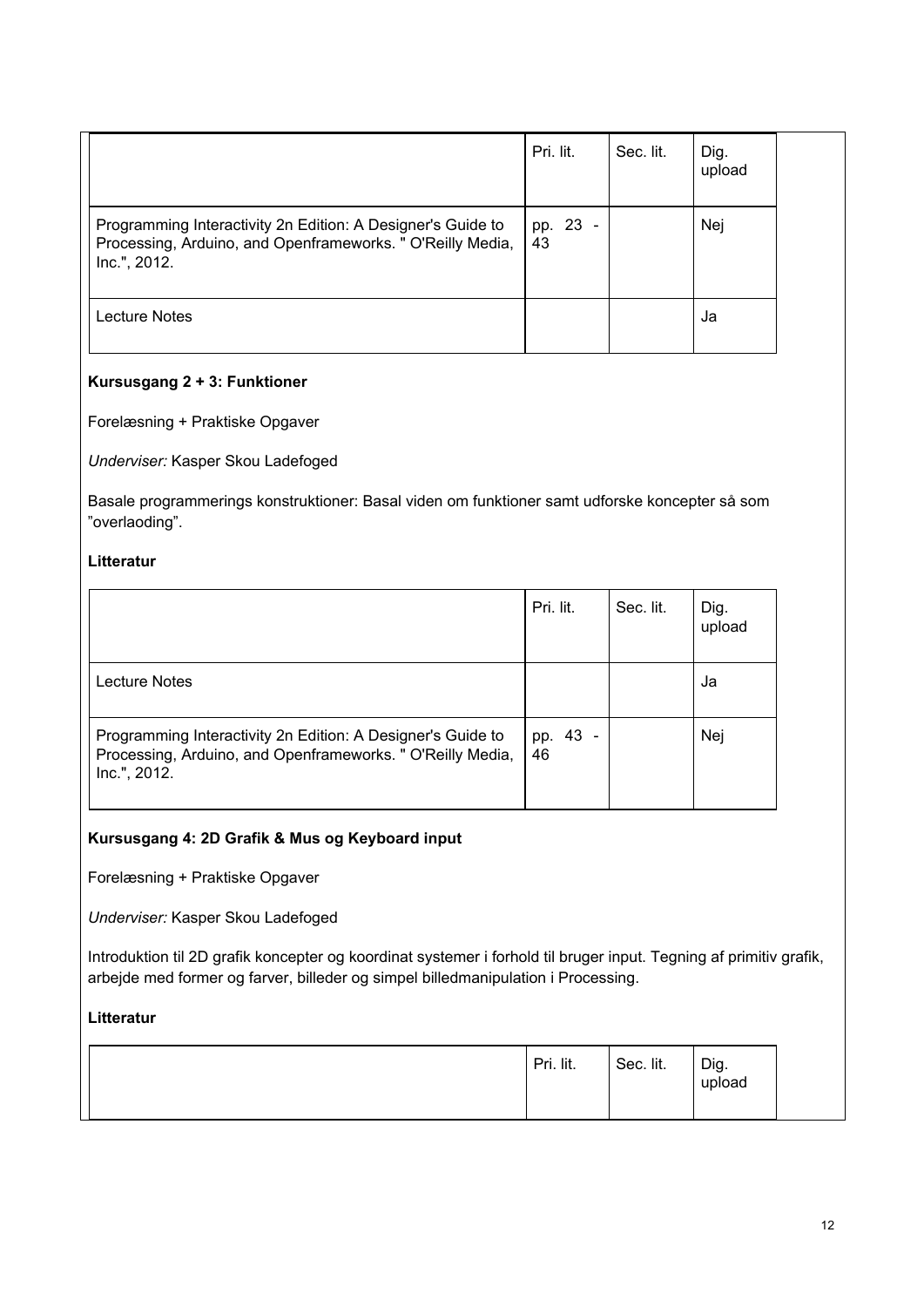| Lecture Notes                                                                                                                             |              |    | Ja  |
|-------------------------------------------------------------------------------------------------------------------------------------------|--------------|----|-----|
| Programming Interactivity 2n Edition: A Designer's Guide to<br>Processing, Arduino, and Openframeworks. " O'Reilly Media,<br>Inc.", 2012. | pp.<br>$-91$ | 55 | Nej |

# **Kursusgang 5: Sensors & Sensor Data**

Forelæsning + Praktiske Opgaver

*Underviser:* Kasper Skou Ladefoged

Læsning af sensordata og håndtering af støj: Udjævning, lavpas og højpasfilteralgoritmer.

#### **Litteratur**

|                      | Pri. lit. | Sec. lit. | Dig.<br>upload |
|----------------------|-----------|-----------|----------------|
| <b>Lecture Notes</b> |           |           | Ja             |

# **Kursusgang 6 + 7: Serial Kommunikation: Fysisk + Digital Kommunikation**

Forelæsning + Praktiske Opgaver

*Underviser:* Kasper Skou Ladefoged

Grundlæggende koncepter i digital kommunikation: hvad er en protokol?, pakker (header + data), adressering og porte, generering/parsing af serielle byte-strømme. Afsendelse af data fra en Arduino til behandling samt tovejskommunikation mellem Processing og Arduino.

# **Litteratur**

|                                                                                                                                             | Pri. lit. | Sec. lit. | Dig.<br>upload |
|---------------------------------------------------------------------------------------------------------------------------------------------|-----------|-----------|----------------|
| Lecture Notes                                                                                                                               | 10        |           | Ja             |
| Reas, C., & Fry, B. (2014). Processing: a programming<br>handbook for visual designers and artists Second Edition. Mit<br>Press. pp.633-673 |           | 40        | Nej            |

**Kursusgang 8: Vejrbeskyttelse & Prototyping og organisering**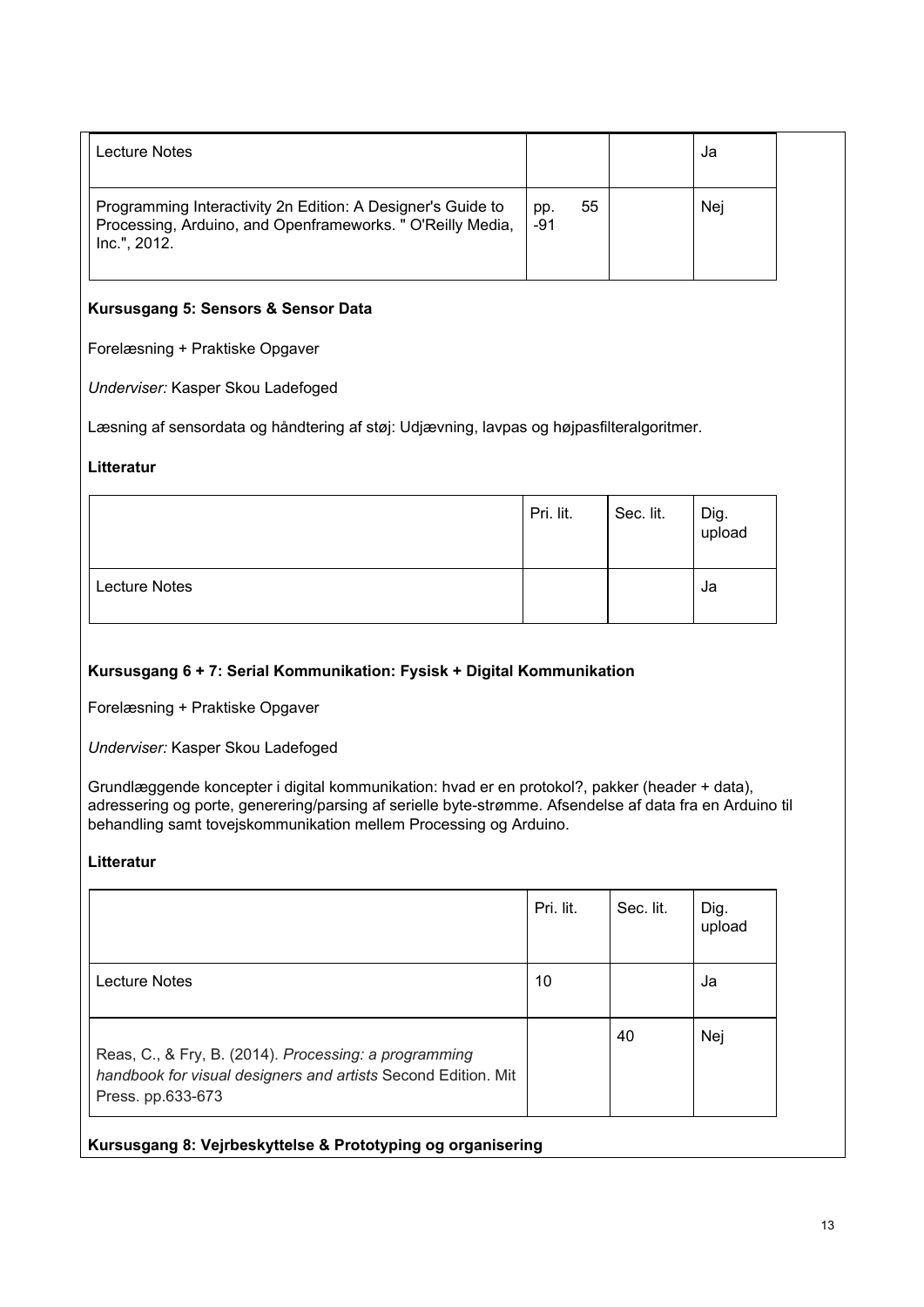# Forelæsning + Diskussion

*Underviser:* Kasper Skou Ladefoged

Dette foredrag vil dække, hvordan man inkluderer elektronik, computere, højttalere osv. I udendørs installationer, mens det beskyttes mod regn, vind og sol. Hvordan kan Perfboards, pcb'er og egnede stik hjælpe med at gøre din prototype mere robust og pålidelig?

## **Litteratur**

|                                                                              | Pri. lit. | Sec. lit. | Dig.<br>upload |
|------------------------------------------------------------------------------|-----------|-----------|----------------|
| <b>Lecture Notes</b>                                                         |           |           | Ja             |
| https://learn.sparkfun.com/tutorials/interactive-hanging-led-array/<br>$all$ |           |           |                |

# **Kursusgang 9 + 10: Workshop: Design en ekspressiv controller**

Workshop

*Underviser:* Kasper Skou Ladefoged

I denne workshop vil vi kombinere alle emner, der er diskuteret før ved at designe en fysisk kontrolenhed, der består af en række forskellige sensorer, der er forbundet til Processing ved hjælp af en Arduino.

#### **Litteratur**

|                      | Pri. lit. | Sec. lit. | Dig.<br>upload |
|----------------------|-----------|-----------|----------------|
| <b>Lecture Notes</b> |           |           | Ja             |

## **Eksamen**

Skriftlig.

Eksamensform c)

Aflevering: individuelt

Eksamen er en bunden opgave af syv dages varighed. Opgaven bedømmes af én eksaminator. Omfang: det skriftlige arbejde må ikke overstige 5 sider.

Bedømmelsesform: bestået/ikke bestået. I tilfælde af at opgaven ikke bestås, vil den også blive bedømt af en medbedømmer.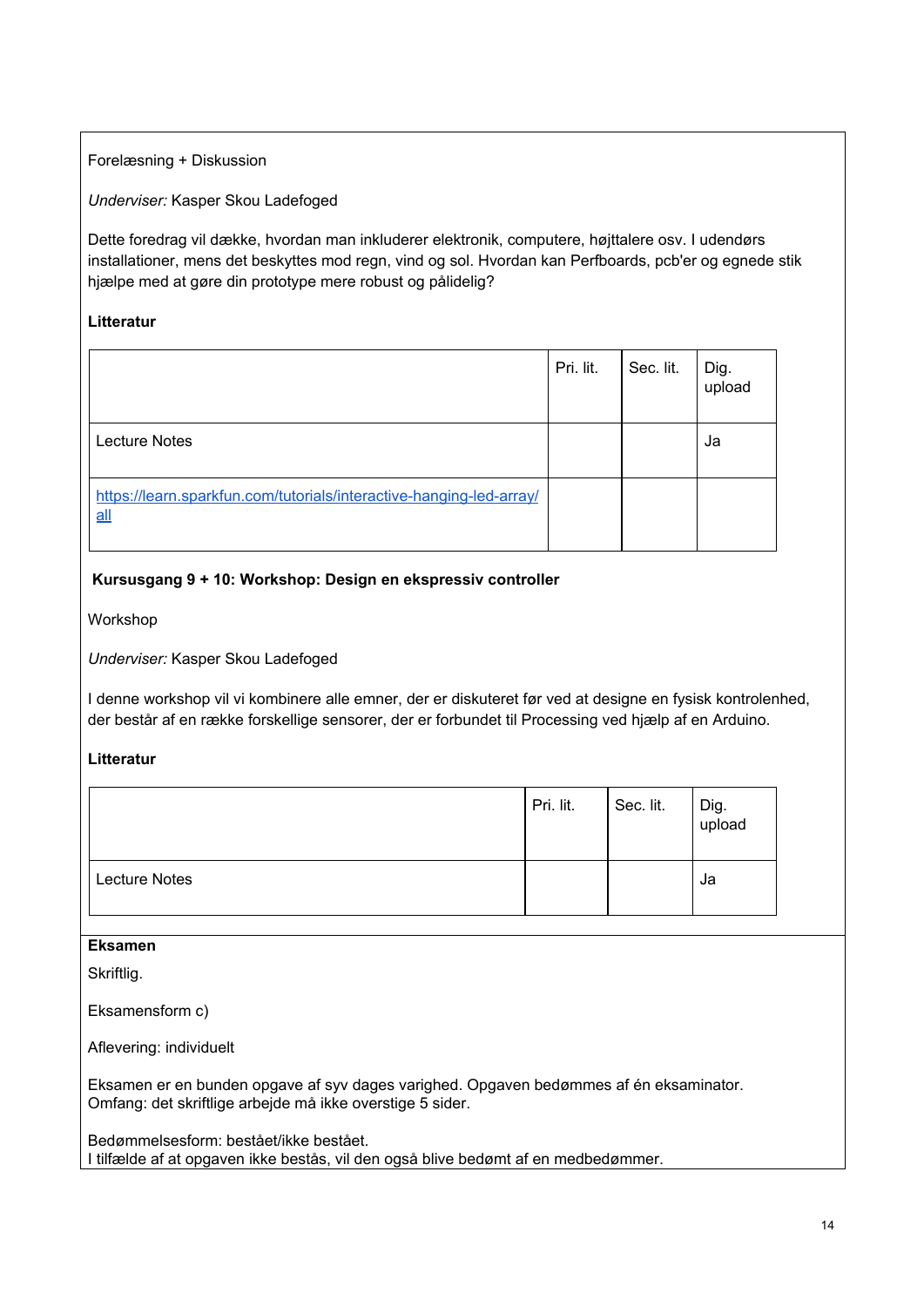# ECTS: 5

Censur: Intern prøve

Eksamen skal vise, at den studerende har opfyldt ovennævnte mål.

# **Modultitel, ECTS-angivelse**

Kunstens og Teknologiens Historier II 5 ECTS

#### **Placering**

2. Semester

#### **Modulansvarlig**

Line Marie Bruun Jespersen

#### **Type og sprog**

Individuelt arbejde i forhold til fagets aktiviteter.

#### Dansk **Læringsmål:**

I dette modul skal den studerende opnå:

Grundlæggende **viden** om:

- ●kunstens og teknologiens historie, herunder udvalgte former for kunst og videnskabelige teorier og metoder inden for kunst og teknologi
- ●forskellige kunstformer og –genrer inden for kunst og teknologi og deres historiske forhold og sammenhænge
- ●centrale værker inden for udvalgte kunst perioder og -genrer

#### **Færdigheder** i

- ●analysere kunstværker med et historisk fokus inden for udvalgte kunsthistoriske periode og kunstgenrer
- ●anvende centrale begreber og analysemetoder inden for kunst og teknologi
- ●tilegne sig viden om kunstværkers historiske kontekst og forudsætninger

#### **Kompetencer** i

- ●foretage sammenlignende analyser af forskellige værker fra udvalgte kunsthistoriske perioder med hensyn til kunstnerisk udtryk, teknologisk indhold og oplevelsesmæssig virkning
- ●anvende centrale værker fra kunstens og teknologiens historie som en ramme for refleksion og inspiration til egne værker

#### **Indhold**

Modulet giver en introduktion til kunstens og teknologiens historie med særlig vægt på de teorier og teknikker, der er eller har været fremherskende inden for kunstoplevelse og æstetik.

Sammen med "Kunstens og teknologiens historier I" præsenterer modulet den studerende for eksempler på kunstnere, kunstværker og historiske begivenheder, som har betydning for kunstens og teknologiens historie.

Modulet giver ved hjælp af forelæsninger, workshops og seminarer en introduktion til problemstillinger i forbindelse med beskrivelse og analyse af kunstværker.

#### **Omfang og forventet arbejdsindsats**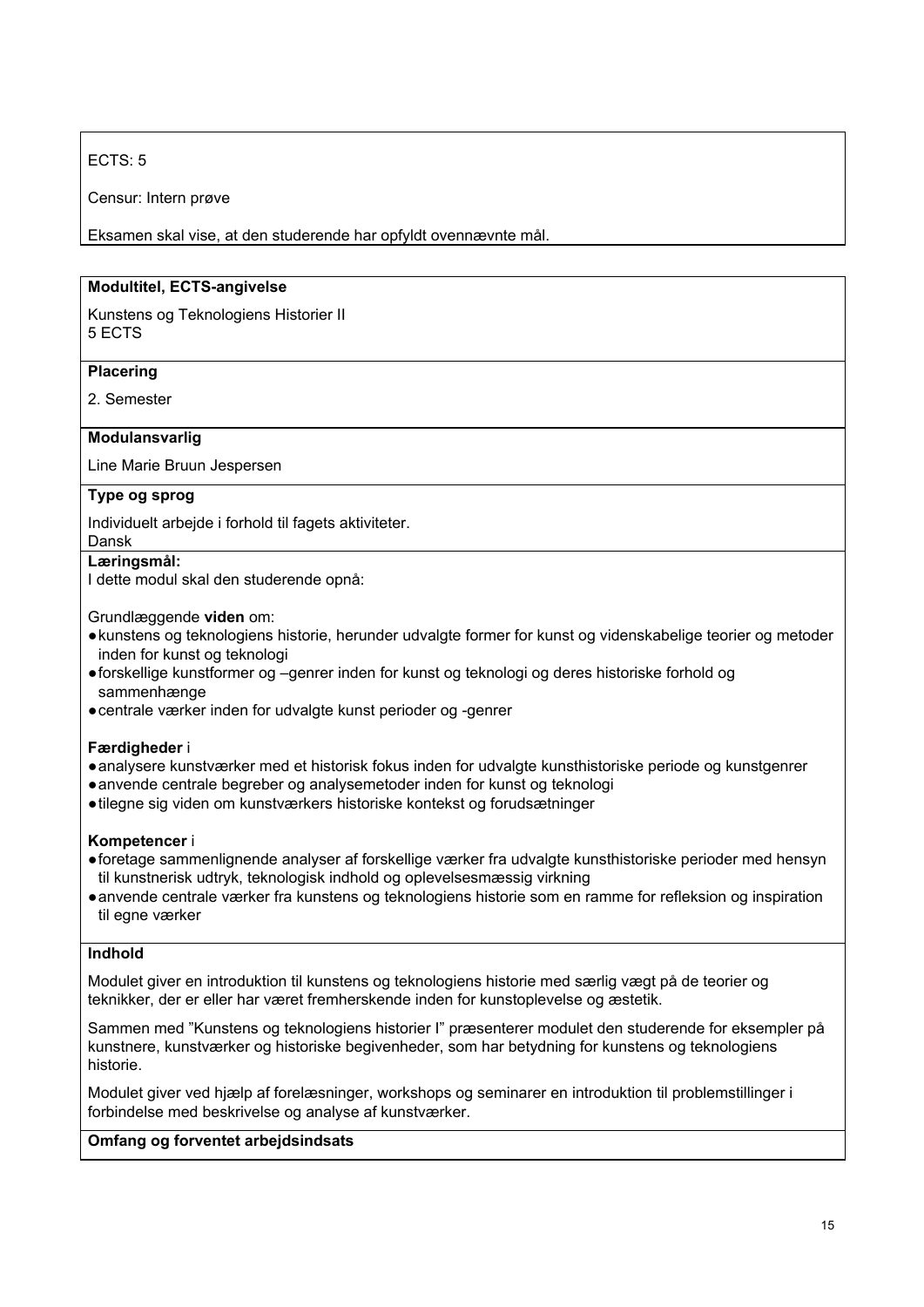5 ECTS. 1 ECTS = 27,5 timers arbejde. 5 ECTS = 137,5 timers arbejde bestående af forberedelse til kursusgange, kursusdeltagelse, gruppearbejde, øvelser, vejledning og eksamen.

#### **Modulaktiviteter (kursusgange m.v.)**

Kurset fokuserer på det 20. århundredes kunsthistorie, særligt på installationskunstens historie. Kurset er struktureret omkring en række gennemgående temaer i det 20. århundredes kunst og introducerer til teoretiske tilgange der enten har inspireret, informeret eller reflekterer hvad der har optaget kunstnerne. De centrale temaer er:

Interaktion og aktivering af publikum

Sindet, psykoanalysen og det surreelle

Kroppen og sanseapparatet

Immersion

Kunstens kritiske og aktivistiske potentiale

Kunstens kontekster: inden for og uden for kunstinstitutionen

Hvor Kunstens og Teknologiens historie I i høj grad handlede om forholdet mellem kunst og teknologi og udvalgte kuntnere/kunstnergruppers arbejde netop i krydsfeltet mellem kunst og teknologi, bliver blikket i Kunstens og Teknologiens historier II drejet mod en mere bredere forstålse af kunsten i det 20. århundrede, herunder hvordan værker der inddrager teknologi placerer sig i forhold til det 20. århundredes kunsthistoriske strømninger.

For at bestå kurset ved aktiv deltagelse skal de studerende deltage aktivt i alle stillede opgaver. Der er planlagt et antal oplæg i forlængelse af forelæsningernes temaer, der skal gå i dybden med udvalgte kunstnere. Oplæggene holdes i mindre grupper og alle studerende skal deltage i **3 oplæg**. Oplæggene er placeret som en integreret del af de museumsbesøg der indgår i kurset og som en række oplæg på sidste kursusgang. De studerende skriver sig op til de 3 oplæg ved første lektion. Yderligere instruktion og krav til oplæggenes opbygning og omfang indgår i lektion 1.

I tillæg til oplæggene kræver aktiv deltagelse at man er til stede 80% af lektionerne. Vær opmærksom på at der er planlagt dobbeltlektioner.

Ekskursioner med workshop-aktiviteter og oplæg::

20.02.2020 (senest 23.2) Kunsten. Kong Christians Alle 50. 9000 Aalborg. Vi mødes på Kunsten. 05.03.2020 AROS. Aros Alle 2. 8000 Århus. Vi kører i lejet bus sammen med ArT4.

**Kursusgang 1:** Installationskunst og interaktion

Kursets første forelæsning diskuterer forskellige bud på definitioner og begrebsafklaringer af "Installationskunst", samt introducerer til udviklingen af installationskunsten som kunstnerisk genre. Et karakteristisk træk ved installationskunsten er ønsket om at gøre publikum til centrum i værket og at aktivere publikum. Forelæsningen ser nærmere på bevægelsen fra beskuer til deltager og på forskellige måder at inddrage publikum i værket, jvf. teksten "f*rom participation to interaction".*

Iløbet af forelæsningen vil vi også påbegynde en fælles tidslinje over det 20. århundredes kunsthistorie, hvor vigtige personer og begivenheder fra Kunstens og Teknologiens Historier I tilføjes. Vi vil kontinuerligt tilføje indhold iløbet af dette kursus.

Forelæsningen vil desuden indeholde introduktion og instruktion til de planlagte studenteroplæg, ligesom oplæggene vil blive fordelt mellem de studerende.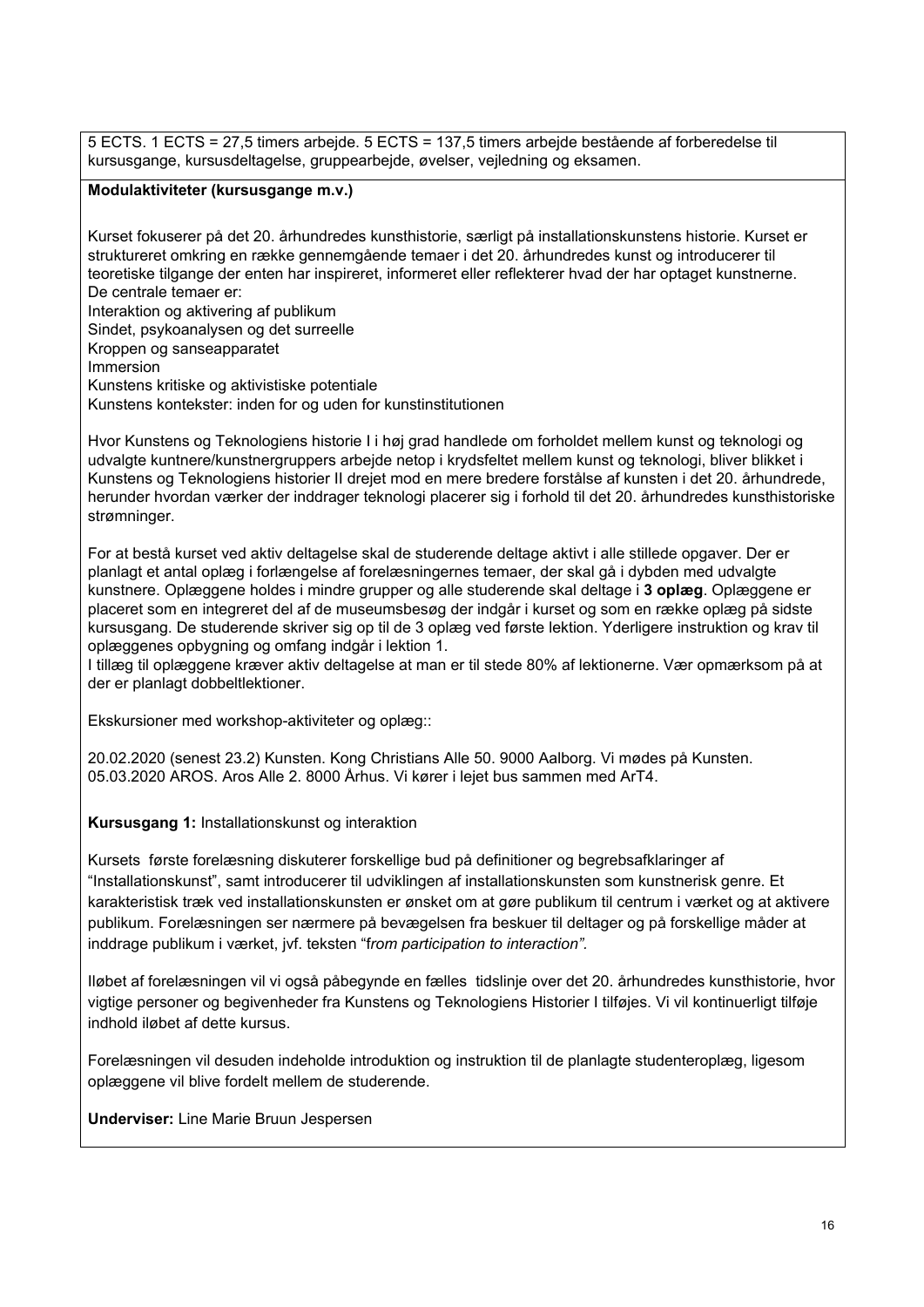|                                                                                                                                                                                                                                             | Primær<br>litteratur | Sekundær<br>litteratur | Digital<br>upload |  |
|---------------------------------------------------------------------------------------------------------------------------------------------------------------------------------------------------------------------------------------------|----------------------|------------------------|-------------------|--|
| Anne Ring: Installationskunsten. Mellem Billede og Scene.<br>Museum Tusculanums Forlag. Side 33-42                                                                                                                                          |                      | 9                      | x                 |  |
| Claire Bishop: Installation Art. A Critical History. Tate<br>Publishers 2005. Introduction: Installation Art ad Experience<br>side $6-13$                                                                                                   | 7                    |                        |                   |  |
| Køb                                                                                                                                                                                                                                         |                      |                        |                   |  |
| Julie H. Reiss: From Margin to Center: The Spaces of<br>Installation, MIT Press, 2001Side Xi-XXIV                                                                                                                                           |                      | 13                     | x                 |  |
| Simon Penny: Two Decades of Interactive Art: Digital<br>Technologies and Human Experience In: Samuel Bianchini og<br>Erik Verhagen (red.) Practicable: From Participation to<br>Interaction in Contemporary Art. MIT Press 2016, side 55-75 | 20                   |                        | x                 |  |
| Moma Learning:<br>https://www.moma.org/learn/moma_learning/glossary/                                                                                                                                                                        |                      |                        | x                 |  |
| Læs om: Installation, Interaction Design                                                                                                                                                                                                    |                      |                        |                   |  |
| Total                                                                                                                                                                                                                                       | 27                   | 22                     |                   |  |

#### **Kursusgang 2:** Surrealisme, det surreelle og psykoanalysen i kunsten

Forelæsning

Kunstnernes fascination af den menneskelige psyke og især psykonanalyse og det underbevidste er en stor udgør et (af flere) gennemgående tema i det 20. århundredes kunst. Surrealisternes udstilling i Paris i 1938 nævnes desuden ofte som en forløber for installationskunsten. Denne forelæsning tager udgangspunkt i Surrealisternes billedverden og kunstneriske praksis og forfølger eksempler på senere værker fra det 20. og 21. århundrede der opererer med surreelle virkemidler.

|--|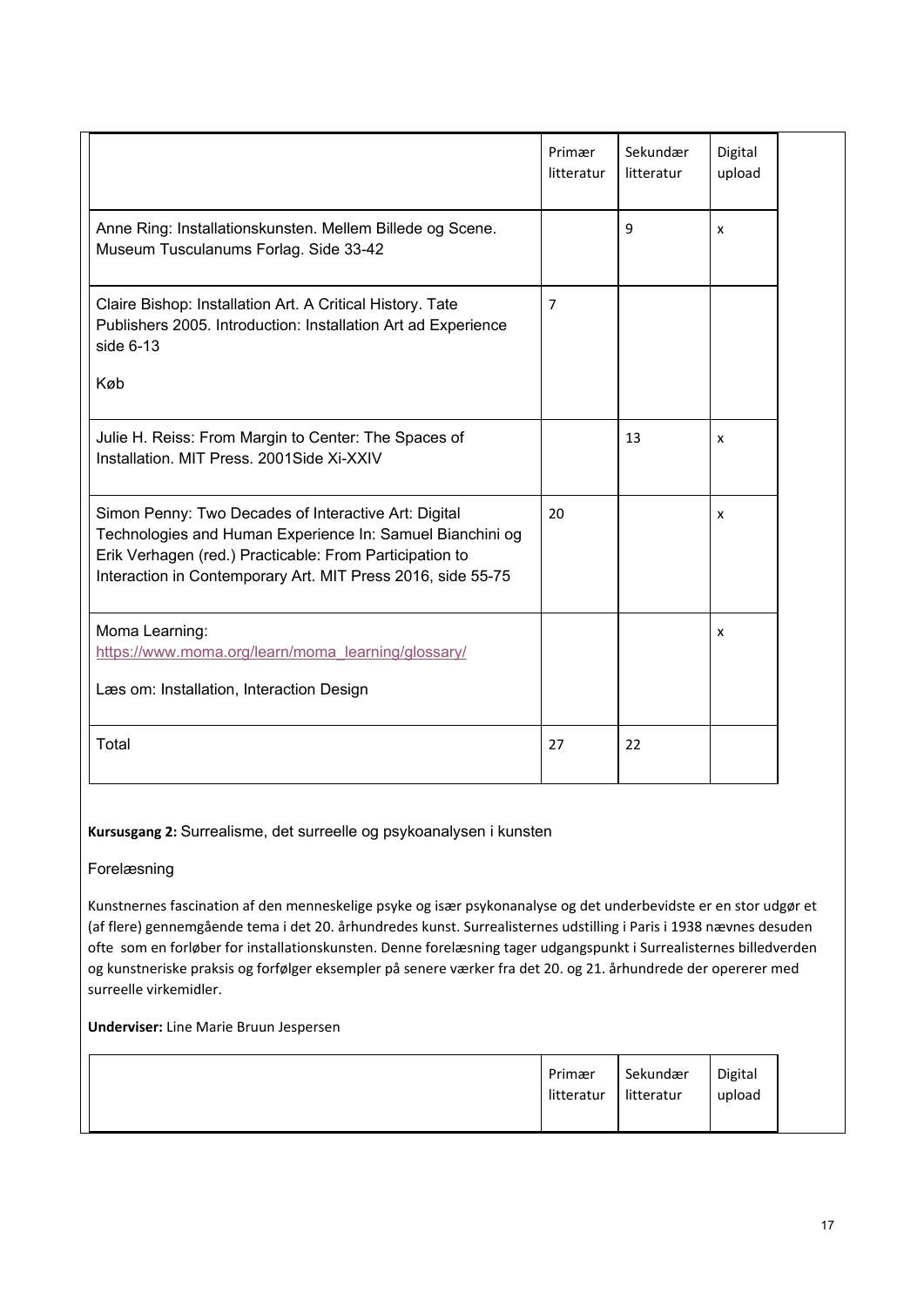| Psychoanalysis in modernism and as method. side 15-21<br>In: Yve-Alain Bois, Benjamin H. D. Buchloh, David Joselit, Hal<br>Foster, Rosalind Krauss: Art since 1900. Modernism<br>Antimodernism Postmodernism. Thames and Hudson, 2006 | 6  | x |  |
|---------------------------------------------------------------------------------------------------------------------------------------------------------------------------------------------------------------------------------------|----|---|--|
| Claire Bishop: Installation Art. A Critical History. Tate<br>Publishers 2005. The Dream Scene. Side 14-48<br>Køb                                                                                                                      | 34 |   |  |
| Anne D Áleva: Methods and Theories of Art History. Lawrence<br>King Publishing. 2012. 5-15 og 88-117<br>Køb                                                                                                                           | 39 |   |  |
| André Breton: Surrealist Manifest (1924)<br>http://www.ubu.com/papers/breton surrealism manifesto.html                                                                                                                                |    | X |  |
| Moma Learning:<br>https://www.moma.org/learn/moma_learning/glossary/<br>Læs om: Assemblage, Automatism, Surrealism, Collage                                                                                                           |    |   |  |
| Total                                                                                                                                                                                                                                 | 79 |   |  |

**Kursusgang 3:** Installationskunsten og øget fokus på perceptionsapparatet

Denne forelæsning handler om installationskunstens tematisering af beskuerens tilstedeværelse med en levende aktiv krop i værket. Mange kunstnere i det 20. århundrede interesserer sig for sanseapparatet og menneskets oplevelse af verden gennem hele kroppen - og ikke kun gennem øjnene.

|                                                                                                                       | Primær     | Sekundær   | Digital |
|-----------------------------------------------------------------------------------------------------------------------|------------|------------|---------|
|                                                                                                                       | litteratur | litteratur | upload  |
| Claire Bishop: Installation Art. A Critical History. Tate<br>Publishers 2005. Heightend Perception. Side 48-82<br>Køb | 34         |            |         |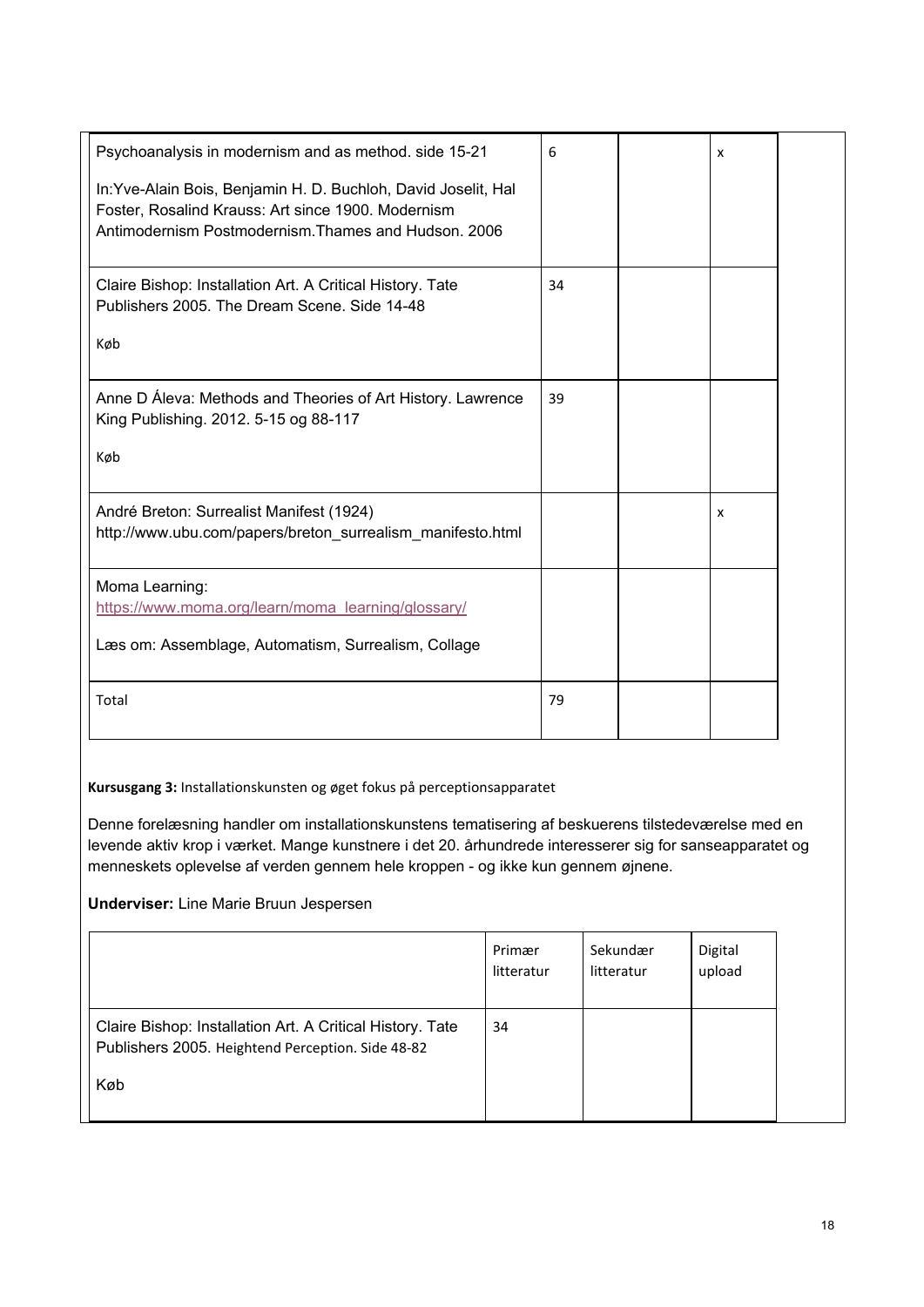| Begrebsafklaring. Side 29-53                                                                             | $24+26+4$ | X |  |
|----------------------------------------------------------------------------------------------------------|-----------|---|--|
| Bevægelsen. 121-147 og 156-160                                                                           |           |   |  |
| Camilla Jalving: Værk som handling. Performativitet,<br>kunst og metode. Museum Tusculanums Forlag. 2011 |           |   |  |
| Total                                                                                                    |           |   |  |

#### **Kursusgang 4:** Immersive Environments

Et centralt tema i det 20. århundrede er "Immersion": kunstværker eller kunst-oplevelser der opsluger og totalt omslutter beskueren, og måske endda har til formål at bringe beskueren ud af denne verden, give ud-af-kroppen oplevelser eller transportere/omplacere beskueren til hidtil ukendte steder og rumlige oplevelser. Der er blevet arbejde med Immersion i både installations- og videokunsten i det 20. århundrede, mens VR-teknologi har givet nye muligheder for immersion i de seneste år.

**Underviser:** Line Marie Bruun Jespersen

|                                                                                                                                                                   | Primær<br>litteratur | Sekundær<br>litteratur | Digital<br>upload |
|-------------------------------------------------------------------------------------------------------------------------------------------------------------------|----------------------|------------------------|-------------------|
| Claire Bishop: Installation Art. A Critical History. Tate<br>Publishers 2005. Mimetic Engulfment side 82-101<br>Køb                                               | 19                   |                        |                   |
| Jaques Lacan: The Mirror stage as Formative af the<br>Function of the I as Revealed in Psychoanalytic<br>Experience. 1949 Oversat at Alan Sheridan. p.<br>502-509 | 7                    |                        | x                 |
| Total                                                                                                                                                             | 26                   |                        |                   |

Lektion 5: Besøg på Kunsten, incl. 6 studenteroplæg.

Workshop inkl. gruppearbejde + fremlæggelser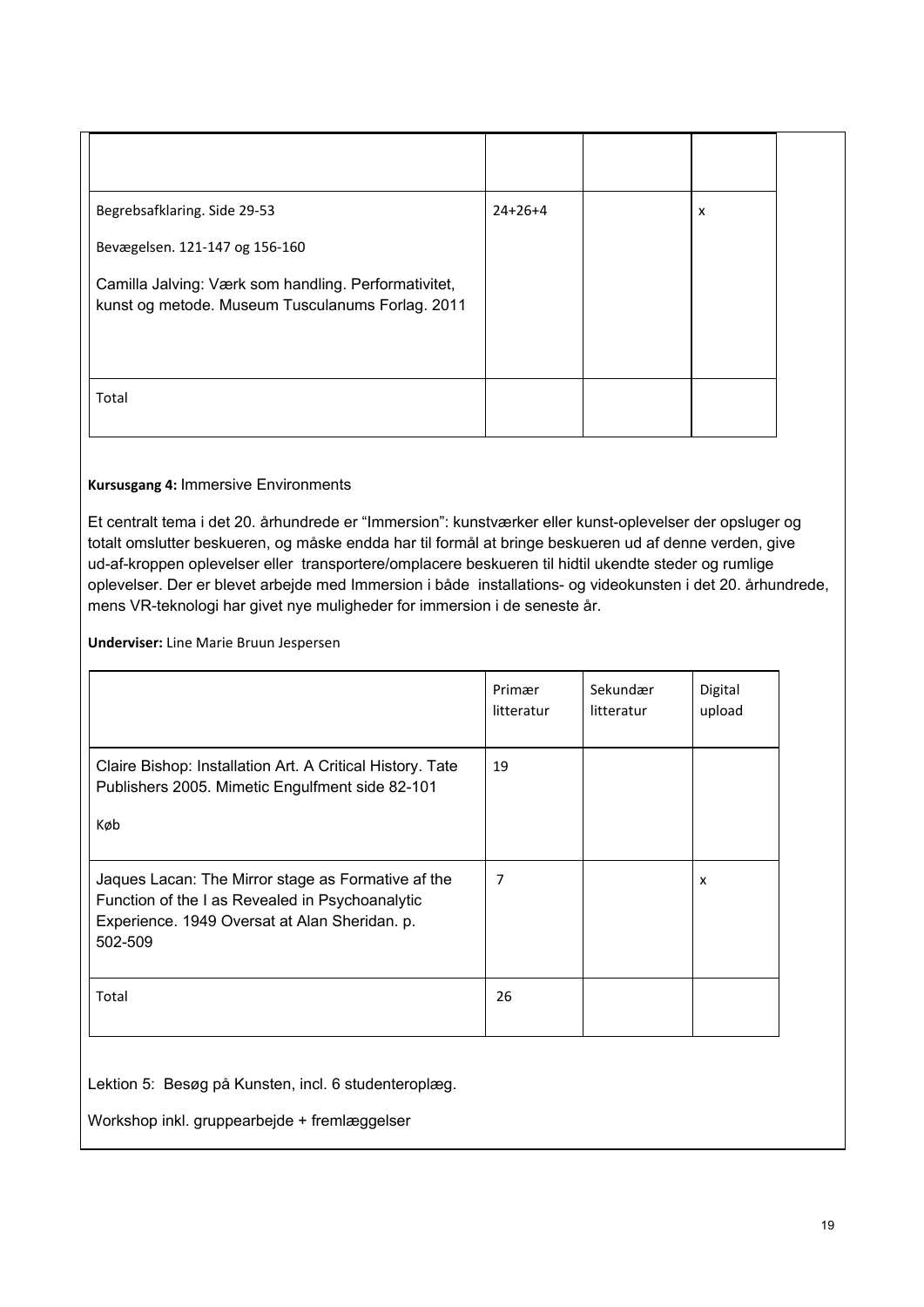Lektion 5 foregår på Kunsten. De studerende arbejder med 6 udvalgte værker, som analyseres. Grupperne forbereder en kort præsentation af deres arbejde, incl. 2-3 spørgsmål til diskussion med resten af semesteret.

Udstilling: TWILIGHT ZONE

- 1. Edward and Nancy Kienholz: Midtvejs, 1972
- 2. Bill Viola: Flåden, 2004
- 3. Shilpa Gupta, Syngende Sky, 2008-2009
- 4. Louise Bourgeois:

Udstilling: CARSTEN HÖLLER: BEHAVIOUR

- 5. Carsten Höller: spejlværkerne
- 6. Pistoletto: Eleven Less One

**Kursusgang 6:** Kunst- og socialhistorie

Forelæsning + diskussion/debat

Forelæsningen handler om den sociale vending i det 20. århundredes kunst; den relationelle æstetik og socialt engageret kunst. Forelæsningen indledes med en generel introduktion til den socialt engagerede og kritiske kunst i det 20. århundrede, og afsluttes med en gruppediskussion af de to artikler af Nicolas Bourriaud og Claire Bishop. Artiklerne præsenterer to standpunkter, to markante holdninger til deltagelse i kunsten. Teksterne bruges som afsæt for en diskussion af deltagelse i kunsten generelt og i forhold til specifikke værker.

Tip til forberedelsen: Læs Bishop: The Social Turn og teksten af Bourriaud meget grundigt. I skal være istand til at kunne redegøre for indholdet i begge artikler og indgå i en debat om for og imod deltagelse i kunsten ved hjælp af forfatternes argumenter.

Reflekter i øvrigt over hvem af de to forfattere/hvilke af deres argumenter I er mest enige med.

|                                                                                                                                                                                 | Primær<br>litteratur | Sekundær<br>litteratur | Digital<br>upload |
|---------------------------------------------------------------------------------------------------------------------------------------------------------------------------------|----------------------|------------------------|-------------------|
| The social history of art: models and concepts. Side<br>22-31                                                                                                                   | 9                    |                        | X                 |
| In: Yve-Alain Bois, Benjamin H. D. Buchloh, David Joselit,<br>Hal Foster, Rosalind Krauss: Art since 1900. Modernism<br>Antimodernism Postmodernism. Thames and Hudson.<br>2006 |                      |                        |                   |
| Claire Bishop: Installation Art. A Critical History. Tate<br>Publishers 2005. Activated Spectatorship. side 102-128                                                             | 26                   |                        |                   |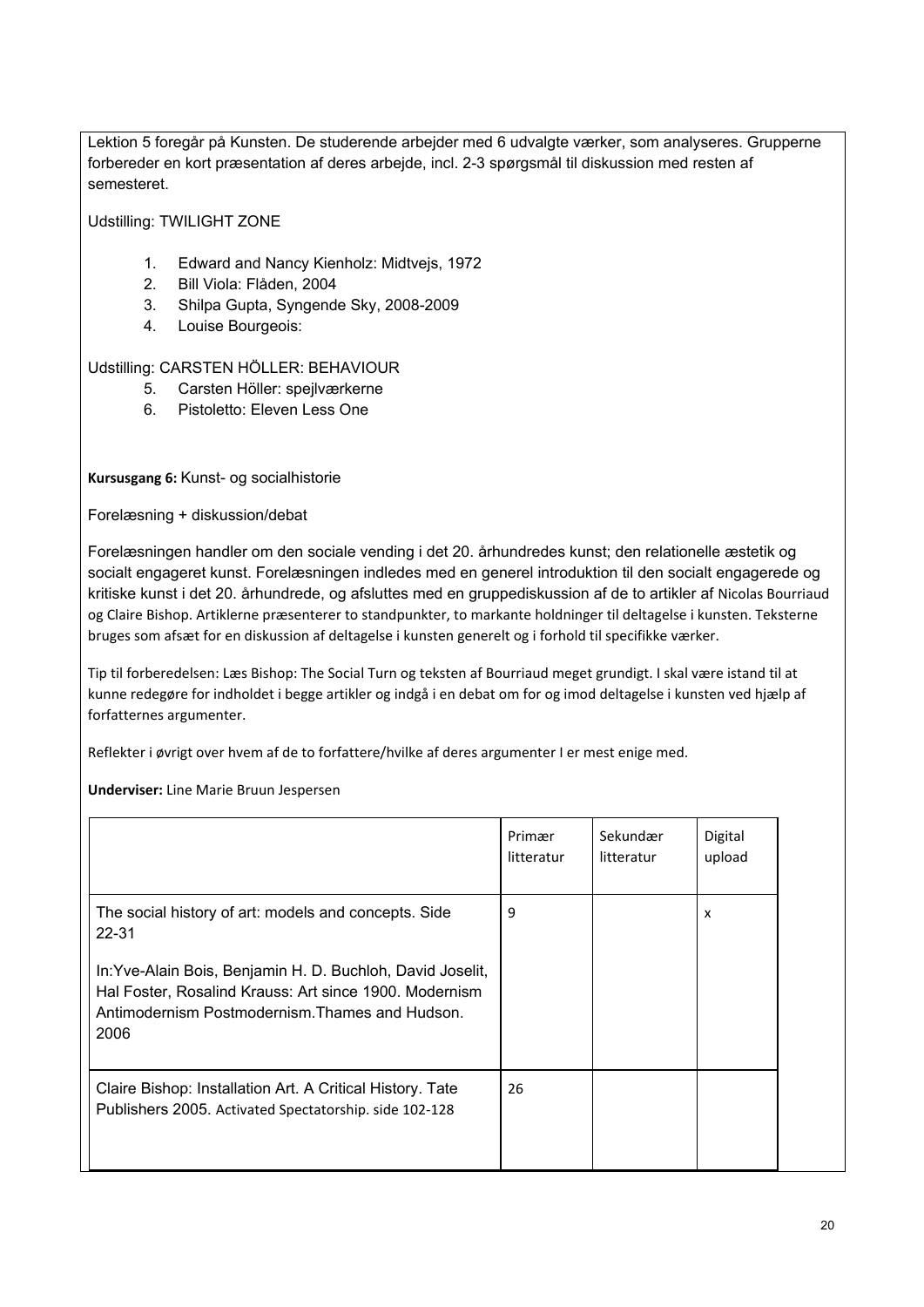| Køb                                                                                                                             |    |      |  |
|---------------------------------------------------------------------------------------------------------------------------------|----|------|--|
| Claire Bishop: The Social Turn. Collaboration and its<br>discontents. Art Forum. Feb. 2006 side 178-183                         | 5  | Link |  |
| http://newsgrist.typepad.com/files/claire-bishop-the-social<br>-turn-collaboration-and-its-discontents-in-2006-artforum.p<br>df |    |      |  |
| Bishop, Claire: Antagonism and Relational<br>Aesthetics. In: October 110. Fall 2004. P. 51-79<br>(Acces through AUB)            |    |      |  |
| Primær tekst: Nicolas Bourriaud: Relational Aesthetics.<br>Les Presses du reel. 2002. pp. 11-24                                 | 13 | x    |  |
| Total                                                                                                                           | 81 |      |  |

# **Kursusgang 7:** Postmodernisme og Dekonstruktion

Forelæsning + gruppediskussioner

*Postmodernisme, dekonstruktion,* Land art, experiments in/outside the white cube, site-specificity.

|                                                                                                                                                                              | Primær<br>litteratur | Sekundær<br>litteratur | Digital<br>upload |
|------------------------------------------------------------------------------------------------------------------------------------------------------------------------------|----------------------|------------------------|-------------------|
| Formalism and Structuralism Side 32-39 og Poststructuralism<br>and deconstruction. Side 40-48                                                                                | 15                   |                        | X                 |
| In: Yve-Alain Bois, Benjamin H. D. Buchloh, David Joselit, Hal<br>Foster, Rosalind Krauss: Art since 1900. Modernism<br>Antimodernism Postmodernism. Thames and Hudson, 2006 |                      |                        |                   |
| Claire Bishop: Installation Art. A Critical History. Tate<br>Publishers 2005. Activated Spectatorship. Side 102-128                                                          | 26                   |                        |                   |
| Køb                                                                                                                                                                          |                      |                        |                   |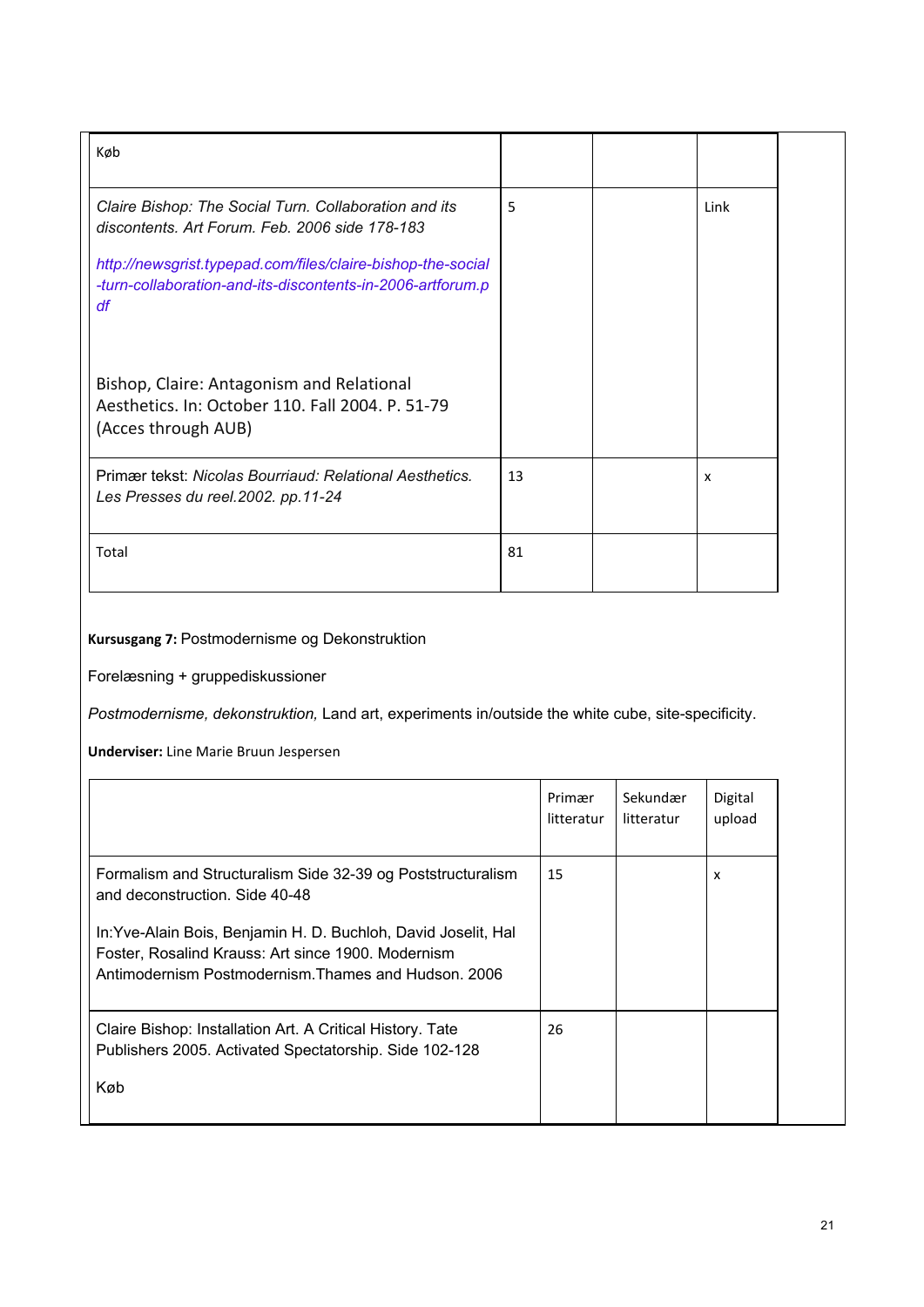| Anne D'Aleva: Methods and Theories of Art History. Lawrence<br>King Publishing. 2012. Side 26-45, 137-151<br>Køb                                  | 33 |                             |  |
|---------------------------------------------------------------------------------------------------------------------------------------------------|----|-----------------------------|--|
| Rosalind Krauss: Sculpture in the expanded field. In: October<br>Vol. 8 (Spring 1979) pp. 30-44 (15 sider)                                        | 15 | Online<br>adgang<br>via AUB |  |
| Moma Learning:<br>https://www.moma.org/learn/moma_learning/glossary/<br>Læs om: Conceptual art, Earth Work, Minimalism, Site-specific,<br>Symbol, |    |                             |  |
| Total:                                                                                                                                            | 89 |                             |  |

#### **Lektion 8: Ekskursion til AROS.**

Workshop med gruppearbejde og -diskussioner. Instruktion til gruppearbejdet og format for diskussioner vil blive udleveret inden ekskursionen.

6 grupper (samme grupper som på Kunsten)

Opgave 1

Udstilling: INSTALLATIONSKUNST (9 RUM)

- · Elmgren & Dragset, Too Late
- · James Turell: Milkrun III, 2002
- · Pippilotti Rist: Daggrystimer i naboens hus, 2005
- · Olafur Eliasson, Omgivelser, 2007
- · Mariko Mori: Tom Na H-Iu, 2006
- · Janet Cardiff & Georges Bures Miller: Storm Room

#### Opgave 2

Udstilling: FAR FROM HOME

- · Marianne Heske, Prosjekt Gjerdeløa, 1980-2014
- · Rune Bosse, Tempus circularis fagus sylvatica, 2016
- · Elmgreen & Dragset, Welcome, 2014
- · Doug Aitken, House, 2010
- · Ron Mueck, Boy, 1999

(et værk mangler.)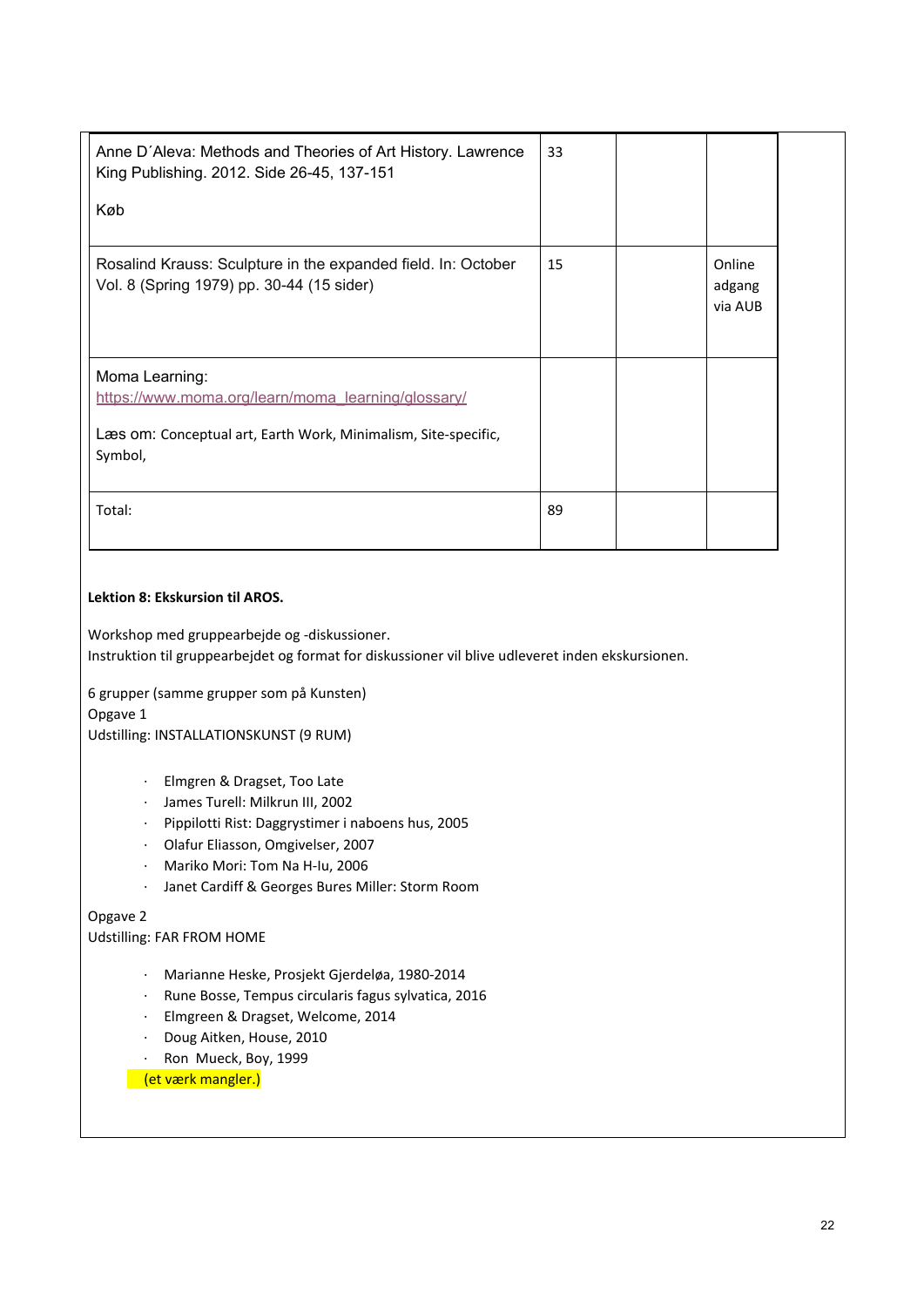Kursusgang 9: Popkultur, appropriation og cross-over, situationisme, hacking, intervention,

Forelæsning

En række pop- og avantgardekunstnere i det 20 århundrede tager udgangspunkt i samtidens (populær)kultur, for at kaste lys på hverdagens omgangsformer og værdier og at aktivere publikum til refleksion og/eller kritisk stillingtagen. I denne forelæsning vil vi beskæftige os med kunstneriske strategier som appropriation, hacking, interventioner m.m. som kommentarer til hvad det vil sige at være menneske og kulturen i det 20. og 21. århundrede.

**Underviser:** Line Marie Bruun Jespersen

|                                                                                                         | Primær<br>litteratur | Sekundær<br>litteratur | Digital<br>upload |
|---------------------------------------------------------------------------------------------------------|----------------------|------------------------|-------------------|
| Anne D'Aleva: Methods and Theories of Art History. Lawrence<br>King Publishing. 2012. Side 46-59        | 13                   |                        |                   |
| Køb                                                                                                     |                      |                        |                   |
| Guy Debord: Society of the Spectacle. Rebel Press. P. 6-18                                              | 12                   |                        | x                 |
| Moma Learning:<br>https://www.moma.org/learn/moma_learning/glossary/                                    |                      |                        |                   |
| Læs om: Appropriation, Assemblage, Mass Production,<br>Popular Culture, Ready Made, Screenprint         |                      |                        |                   |
| Anne D'Aleva: Methods and Theories of Art History. Lawrence<br>King Publishing. 2012. Side Side 152-167 | 15                   |                        |                   |
| Total                                                                                                   | 40                   |                        |                   |

Kursusgang 10:

De sidste 9 studenterpræsentationer, skal baseres på research og en teoretisk informeret tilgang til de udvalgte kunstnere. I skal udvælge 2-3 værker som I vil lægge vægt på i jeres præsentation og I skal selv vælge en teoretisk tilgang til jeres oplæg. Vælg evt. en af Claire Bishops "four modalities of experience" eller ét af de fire teorikomplekser præsenteret i Art Since 1900 som ramme for jeres analyse af kunstnerens værker.

- 1. Meret Oppenheim. Tekst: Elisabeth Mansén: Fingertip Knowledge. Meret Oppenheim on the Sense of Touch. In: The Senses and Society. Vol 9. 2014 - Issue 1 (adgang via AUB)
- 2. Yayoi Kusama. Tekst: (Louisiana Revy)
- 3. Ann Hamilton. Tekst: Mary Katherine Coffey og Ann Hamilton: Histories that Haunt. A conversation with Ann Hamilton. In: Art Jounal, Volume 60, 2001 - issue 3 (adgang via AUB)